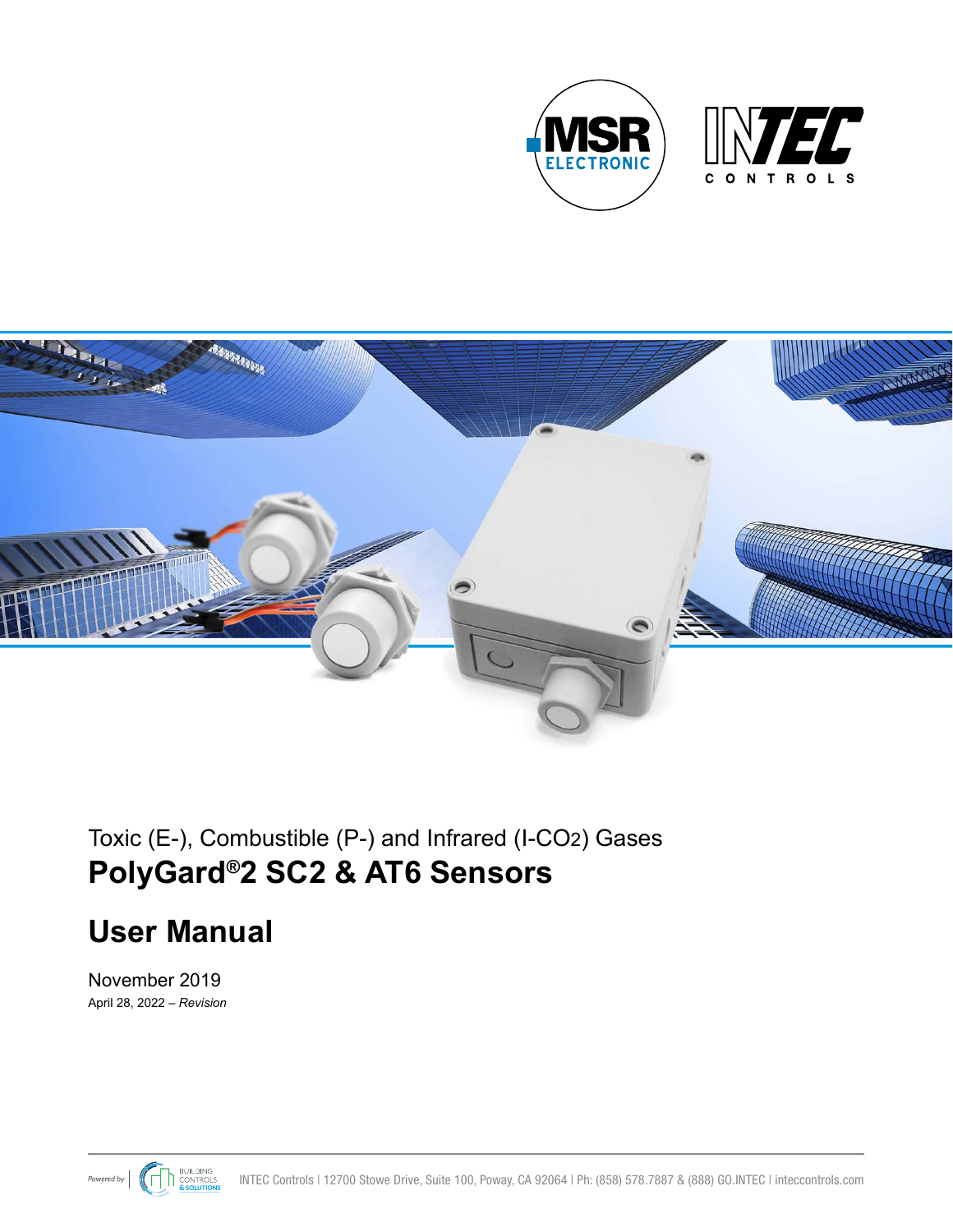

Specifications subject to change without notice. | Tox\_D\_1119, Ex\_D\_1119, CO2\_D\_0320 | USA 220428 | Page 2 of 17

| $\mathbf 1$             |      |  |
|-------------------------|------|--|
|                         | 1.1  |  |
|                         | 1.2  |  |
|                         | 1.3  |  |
|                         | 1.4  |  |
|                         | 1.5  |  |
|                         | 1.6  |  |
| $\mathbf{2}$            |      |  |
|                         | 2.1  |  |
| 3                       |      |  |
|                         | 3.1  |  |
|                         | 3.2  |  |
| $\overline{\mathbf{4}}$ |      |  |
|                         | 4.1  |  |
|                         | 4.2  |  |
| 5                       |      |  |
|                         | 5.1  |  |
|                         | 5.2  |  |
| 6                       |      |  |
|                         | 6.1  |  |
|                         | 6.2  |  |
| $\overline{7}$          |      |  |
|                         | 7.1  |  |
|                         | 7.2  |  |
|                         | 7.3  |  |
|                         | 7.4  |  |
| 8                       |      |  |
| 9                       |      |  |
|                         | 9.1  |  |
|                         | 9.2  |  |
|                         | 9.3  |  |
|                         | 9.4  |  |
| 10                      |      |  |
| 11                      |      |  |
| 12                      |      |  |
| 13                      |      |  |
|                         | 13.1 |  |
|                         | 13.2 |  |
|                         | 13.3 |  |
|                         |      |  |

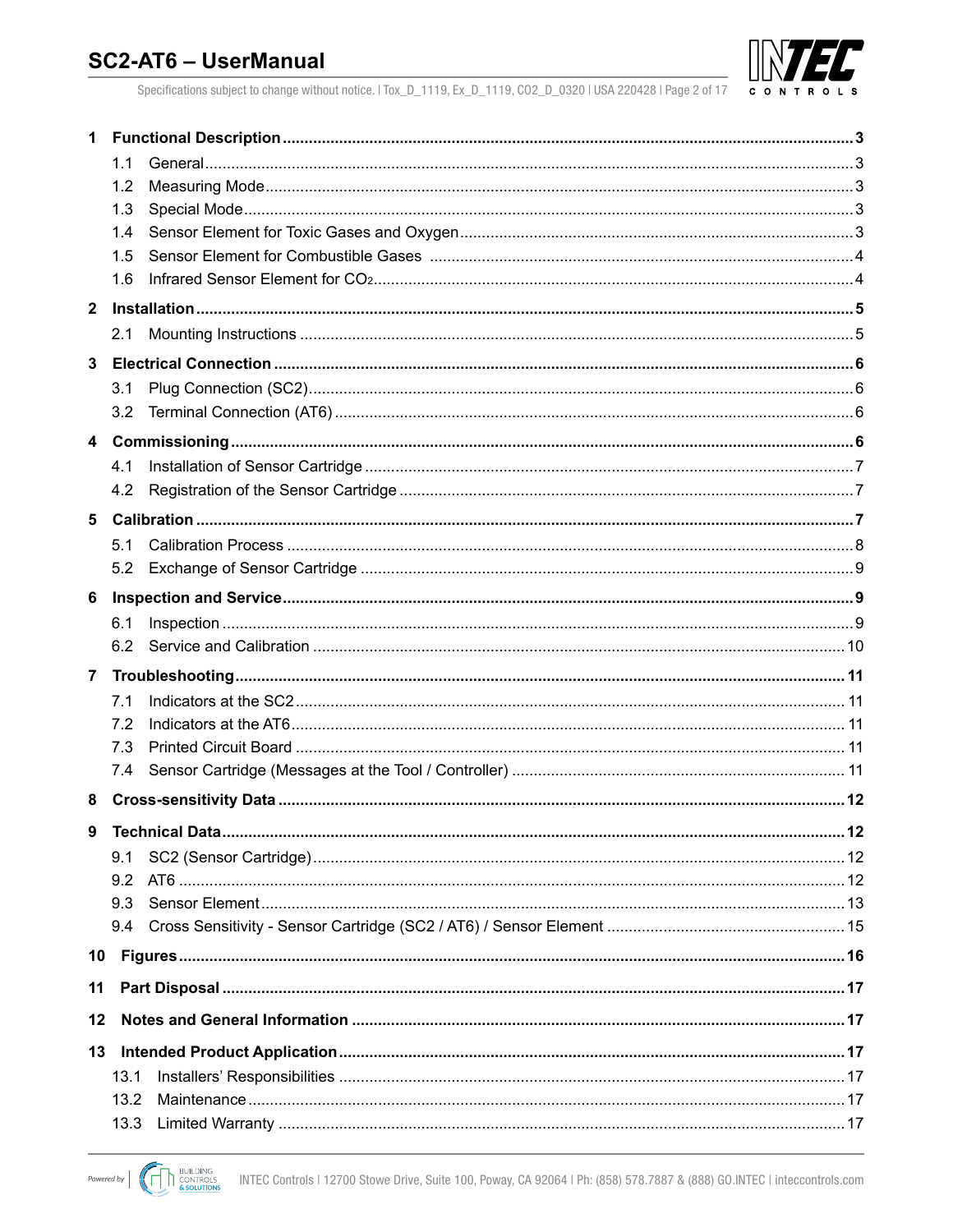

Specifications subject to change without notice. | Tox D 1119, Ex D 1119, CO2 D 0320 | USA 220428 | Page 3 of 17

## <span id="page-2-0"></span>**Intended Use**

The SC2 sensors are designed for the measurement of toxic gases and oxygen in a wide range of applications with the PolyGard®2 Series. The AT6 sensor/transmitter operates with 24 VDC and outputs an analog 4-20 mA standard signal. Both the SC2 sensor cartridge and AT6 sensor/transmitter utilizes similar technologies and thus collective referred to as same ("sensor cartridge","sensors") in this document unless otherwise noted.

The sensors must not be used in potentially explosive atmospheres. They must only be employed in areas within the environmental conditions as specified in the Technical Data.

# **1 Functional Description**

### **1.1 General**

The SC2 sensor includes a microprocessor for measurement value processing in addition to the gas sensor element and the measuring amplifier. All data and measured values of the sensor element are stored in a fail- safe way in the microprocessor and are digitally transferred via the local bus to the PG2 devices. The calibration management is also integrated in the microprocessor of the sensor cartridge.

The AT6 sensor/transmitter works according to the same principle as the SC2 series with the exception that the AT6 outputs an analog signal of 4-20 mA (2-10 V as an option).

### **1.2 Measuring Mode**

See description on datasheet for the specific PG2 device.

#### **1.3 Special Mode**

See description on datasheet for the specific PG2 device.

### **1.4 Sensor Element for Toxic Gases and Oxygen**

The sensor element is a sealed electro-chemical cell with three electrodes, sensing, reference and counter or with two electrodes, sensing and reference. The ambient air to be monitored diffuses through a membrane filter into the liquid electrolyte of the sensor. The chemical process of the measurement is one of oxidation where one molecule of the target gas is exchanged for one molecule of oxygen. The reaction drives the oxygen molecule to the counter electrode, generating a DC microampere signal between the sensing and reference electrodes. This signal is linear to the volume concentration of the sensed gas. The signal is evaluated by the connected amplifier and transformed into a linear output signal.

Electrochemical processes always lead by-and-by to a loss of sensitivity. Therefore regular calibration of zero- point and gain is necessary. See section 5.



There is a small quantity of corrosive liquid in the sensor element. If in case of damage persons or objects touch the liquid, clean the affected areas immediately and carefully as possible with tap water. Out of use sensors must be disposed in the same way as batteries.

Certain substances and gases in the ambient air to be monitored can affect the sensitivity of the sensor element or destroy the sensor completely. This is considered sensor poisoning.

The following are currently known:

- Polymerizing substances, such as ethylene oxide, acrylonitrile, butadiene, styrene, silicone.
- Corrosive substances, such as halogenated hydrocarbons.
- Catalytic poisons, such as sulfur and phosphor compounds, silicon compounds, metal vapors.

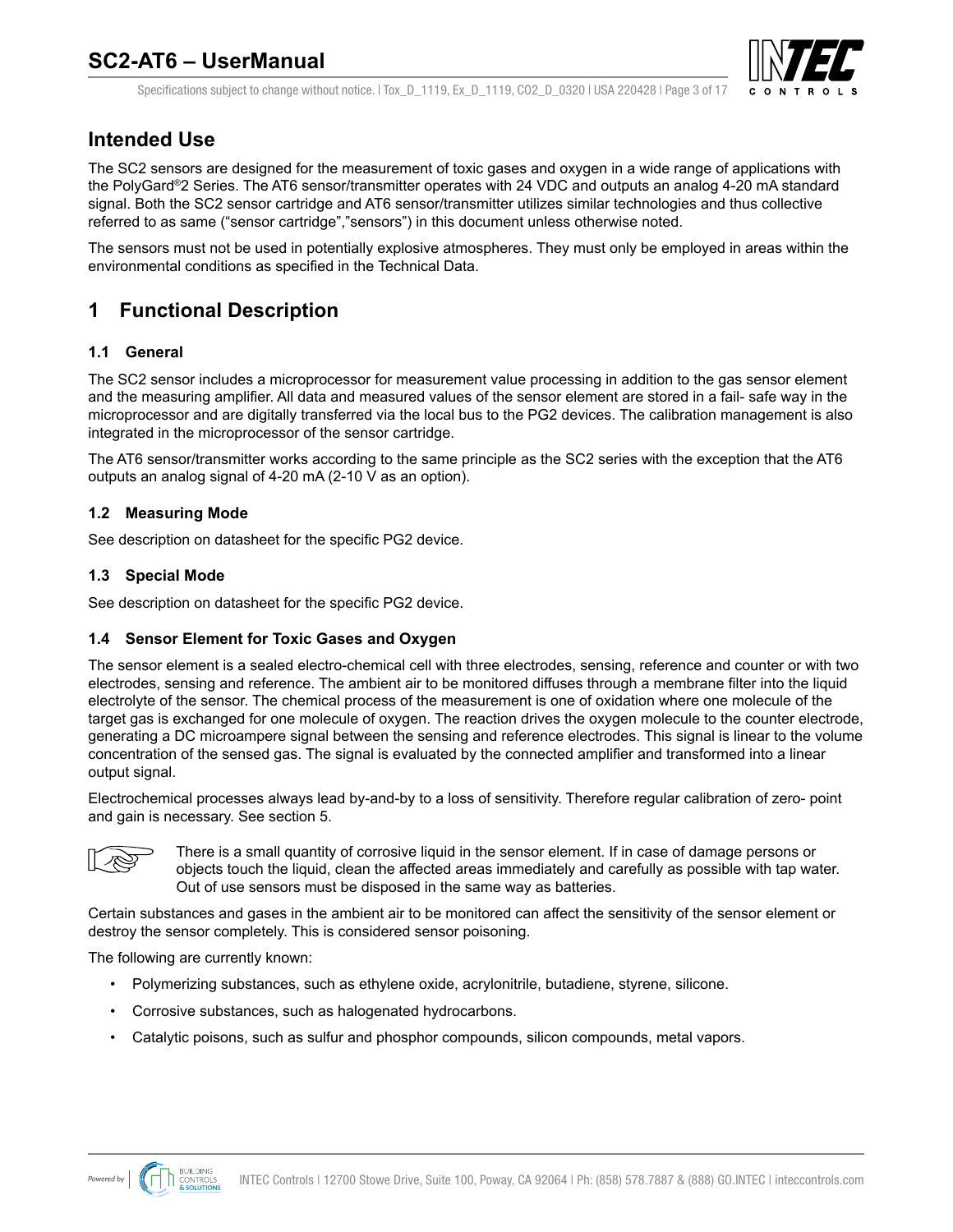

Specifications subject to change without notice. | Tox D 1119, Ex D 1119, CO2 D 0320 | USA 220428 | Page 4 of 17

#### <span id="page-3-0"></span>**1.5 Sensor Element for Combustible Gases**

The integrated sensor works according to the catalytic bead principle. The ambient air to be monitored diffuses through a sintered metal disk into the sensor. Here the combustible gases and vapours are burned catalytically at a heated detector element (pellistor). The resulting combustion heat also heats up the detector element. This heating changes the resistance of the detector element which is proportional to the partial pressure of the combustible gases.

In addition to the catalytic detector element, the sensor also has a similarly heated inactive compensator element. Both elements are part of a Wheatstone measuring bridge. Environmental influences such as temperature, air humidity or thermal conductivity of the ambient air to be monitored affect both elements to the same extent so that these influences have no significant effect on the measuring signal.



Certain substances and gases in the ambient air to be monitored can affect the sensitivity of the sensor element or destroy the sensor completely. This is called poisoning.

The following are currently known:

- Polymerising substances, such as ethylene oxide, acrylonitrile, butadiene, styrene, silicone.
- Corrosive substances, such as halogenated hydrocarbons.
- Catalytic poisons, such as sulphur and phosphor compounds, silicon compounds, metal vapours.
- Organic solvents

For testing the sensor, do **not** use a lighter. If gassed with a lighter the sensor cannot be employed for reliable measurement and must first be recalibrated. The sensor may be damaged, and the calibration should then be repeated at much shorter intervals. In addition, the resulting amount of heat can lead to the mechanical destruction of the sensor. The product warranty is void by fumigation with a lighter.

#### **1.6 Infrared Sensor Element for CO2**

The integrated sensor is based on the principle of the infrared absorption of gases and accomplishes highest requirements concerning accuracy, reliability and economy. The sensor technology uses the individual absorption spectrum of the carbon dioxide gas and determines its exact concentration through its accurate, quantitative analysis. The infrared principle nearly eliminates the cross-sensitivity to other gases.

An integrated evaluation electronic system reliably compensates all drift and temperature influences and therefore a genuine measurement result is guaranteed.



Certain substances and gases in the monitored ambient can affect the sensitivity of the sensor element or destroy the sensor completely. This is called poisoning.

The following are currently known:

- Polymerising substances, such as ethylene oxide, acrylonitrile, butadiene, styrene, silicone
- Corrosive substances, such as halogenated hydrocarbons
- Catalytic poisons, such as sulphur and phosphor compounds, silicon compounds, metal vapours
- **SC2 infrared sensors are incompatible with the DR6 module**

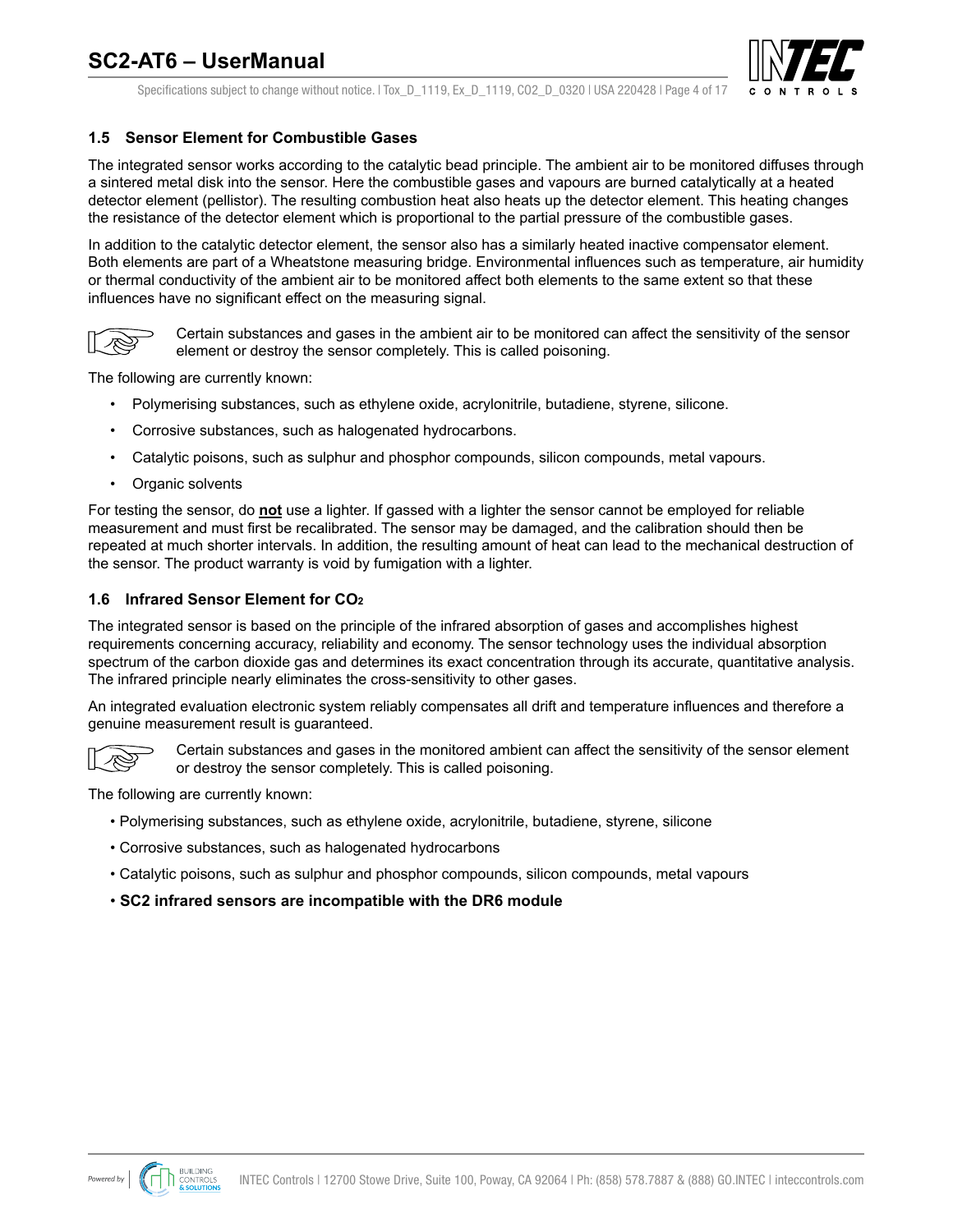

<span id="page-4-0"></span>Specifications subject to change without notice. | Tox D\_1119, Ex\_D\_1119, CO2\_D\_0320 | USA 220428 | Page 5 of 17

### **2 Installation**



Electronics can be destroyed by electrostatic discharge (ESD). Therefore installation work should be done only by persons connected to ground, e. g. by standing on a conductive floor or by taking appropriate grounding measures (acc. to DIN EN 100015).

### **2.1 Mounting Instructions**

- Choose mounting location of the sensor according to the local regulations.
- Consider ventilation conditions! Do not mount the sensor near the airflow (air passages, suction holes etc.).
- Mount the sensor at a location with minimum vibration and minimum variation in temperature (avoid direct sunlight).
- Avoid locations where water, oil etc. may influence proper operation and where mechanical damage might be possible.
- Provide adequate space around the sensor for maintenance and calibration work.

|         | <b>Gas Sensor &amp; Range</b>                          |                                              |             |                                           |                         |
|---------|--------------------------------------------------------|----------------------------------------------|-------------|-------------------------------------------|-------------------------|
| #       | <b>TOXIC GASES AND OXYGEN</b>                          |                                              |             | Coverage<br>Area (ft <sup>2</sup> ), Max. | Mounting<br>Height (ft) |
| E1110-E | Carbon Monoxide                                        | CO                                           | 0-250 ppm   | 7,500                                     | $5-6$                   |
| E1110-F | <b>Carbon Monoxide</b>                                 | CO                                           | $0-300$ ppm | 7,500                                     | $5-6$                   |
| E1130-A | Nitrogen Dioxide                                       | NO <sub>2</sub>                              | 0-10 ppm    | 7,500                                     | $5-6$                   |
| E1130-B | Nitrogen Dioxide                                       | NO <sub>2</sub>                              | $0-20$ ppm  | 7,500                                     | $5-6$                   |
| E1130-C | Nitrogen Dioxide                                       | NO <sub>2</sub>                              | 0-30 ppm    | 7,500                                     | $5-6$                   |
| E1130-D | Nitrogen Dioxide                                       | NO <sub>2</sub>                              | 0-500 ppm   | 7,500                                     | $5-6$                   |
| E1125-C | Ammonia                                                | NH <sub>3</sub>                              | 0-300 ppm   | 4,000                                     | Ceiling                 |
| E1125-D | Ammonia                                                | NH <sub>3</sub>                              | 0-1000 ppm  | 4,000                                     | Ceiling                 |
| E1193-C | Chlorine                                               | Cl <sub>2</sub>                              | 0-10 ppm    | Near Source                               | Floor                   |
| E1183-C | Hydrogen Cyanide                                       | <b>HCN</b>                                   | 0-100 ppm   | Near Source                               | Ceiling                 |
| E1189-C | Ethylene                                               | C <sub>2</sub> H <sub>4</sub>                | 0-200 ppm   | 5,000                                     | $5-6$                   |
| E1185-B | Formaldehyde                                           | CH <sub>2</sub> O                            | $0-10$ ppm  | Contact Rep                               | Floor                   |
| E1190-A | Ozone                                                  | O <sub>3</sub>                               | $0-5$ ppm   | 5,000                                     | Floor                   |
| E1196-B | <b>Sulfur Dioxide</b>                                  | SO <sub>2</sub>                              | $0-20$ ppm  | 5,000                                     | Floor                   |
| E1197-A | Hydrogen Sulfide                                       | H <sub>2</sub> S                             | 0-50 ppm    | 5,000                                     | Floor                   |
| E1195-A | Oxygen                                                 | O <sub>2</sub>                               | 0-25 Vol%   | 5,000                                     | $5-6$                   |
| #       | <b>INFRARED SENSORS</b> (Incompatible with DR6 module) |                                              |             | Coverage<br>Area (ft <sup>2</sup> ), Max. | Mounting<br>Height (ft) |
| 11164-B | Carbon Dioxide                                         | CO <sub>2</sub>                              | 0-5 Vol%    | 7,500                                     | $5-6$                   |
| 11164-C | <b>Carbon Dioxide</b>                                  | CO <sub>2</sub>                              | 0-2 Vol%    | 7,500                                     | $5-6$                   |
| #       | <b>COMBUSTIBLE GASES</b>                               |                                              |             | Coverage<br>Area (ft <sup>2</sup> ), Max. | Mounting<br>Height (ft) |
| P3485-A | Acetone                                                | C <sub>3</sub> H <sub>6</sub> O              | 0-100% LEL  | 4,000                                     | Floor                   |
| P3408-A | Ammonia                                                | NH <sub>3</sub>                              | 0-100% LEL  | 4,000                                     | Ceiling                 |
| P3496-A | Gasoline Vapors                                        | $\overline{a}$                               | 0-100% LEL  | 4,000                                     |                         |
| P3460-A | <b>Butane</b>                                          | C <sub>4</sub> H <sub>10</sub>               | 0-100% LEL  | 4,000                                     | Floor                   |
| P3472-A | Cyclopentane                                           | C <sub>5</sub> H <sub>10</sub>               | 0-100% LEL  | 4,000                                     | Floor                   |
| P3427-A | <b>Ethyl Acetate</b>                                   | C <sub>4</sub> H <sub>8</sub> O <sub>2</sub> | 0-100% LEL  | 4,000                                     | Floor                   |
| P3425-A | <b>Ethyl Alcohol</b>                                   | C <sub>2</sub> H <sub>5</sub> OH             | 0-100% LEL  | 4,000                                     | Floor                   |
| P3410-A | Ethylene                                               | C <sub>2</sub> H <sub>4</sub>                | 0-100% LEL  | 4,000                                     | Ceiling                 |
| P3491-A | Heptane                                                | C <sub>7</sub> H <sub>16</sub>               | 0-100% LEL  | 4,000                                     | Floor                   |
| P3435-A | Hexane                                                 | C <sub>6</sub> H <sub>14</sub>               | 0-100% LEL  | 4,000                                     | Floor                   |
| P3476-A | Isopentane                                             | C <sub>5</sub> H <sub>12</sub>               | 0-100% LEL  | 4,000                                     | Floor                   |
| P3482-A | <b>Isopropyl Alcohol</b>                               | C <sub>3</sub> H <sub>8</sub> O              | 0-100% LEL  | 4,000                                     | Floor                   |
| P3498-A | JP8                                                    | $\overline{\phantom{a}}$                     | 0-100% LEL  | 4,000                                     |                         |
| P3402-A | <b>LPG</b>                                             | $\overline{\phantom{a}}$                     | 0-100% LEL  | 4,000                                     |                         |
| P3400-A | Methane                                                | CH <sub>4</sub>                              | 0-100% LEL  | 4,000                                     | Ceiling                 |
| P3450-A | Methanol                                               | CH <sub>3</sub> OH                           | 0-100% LEL  | 4,000                                     | Floor                   |
| P3458-A | Methyl Ethyl Ketone                                    | C <sub>4</sub> H <sub>8</sub> O              | 0-100% LEL  | 4,000                                     | Floor                   |
| P3475-A | Pentane                                                | C <sub>5</sub> H <sub>12</sub>               | 0-100% LEL  | 4,000                                     | Floor                   |
| P3480-A | Propane                                                | C <sub>3</sub> H <sub>8</sub>                | 0-100% LEL  | 4,000                                     | Floor                   |
| P3480-C | Propane                                                | C <sub>3</sub> H <sub>8</sub>                | 0-5000 ppm  | 4,000                                     | Floor                   |
| P3484-A | Propyl Alcohol                                         | C <sub>3</sub> H <sub>8</sub> O              | 0-100% LEL  | 4,000                                     | Floor                   |
| P3490-A | Toluene                                                | C <sub>7</sub> H <sub>8</sub>                | 0-100% LEL  | 4,000                                     | Floor                   |
| P3440-A | Hydrogen                                               | H <sub>2</sub>                               | 0-100% LEL  | 4,000                                     | Ceiling                 |



**CALKIT-PG2-COMB** Combustible calibration kit for SC2 / AT6 sensors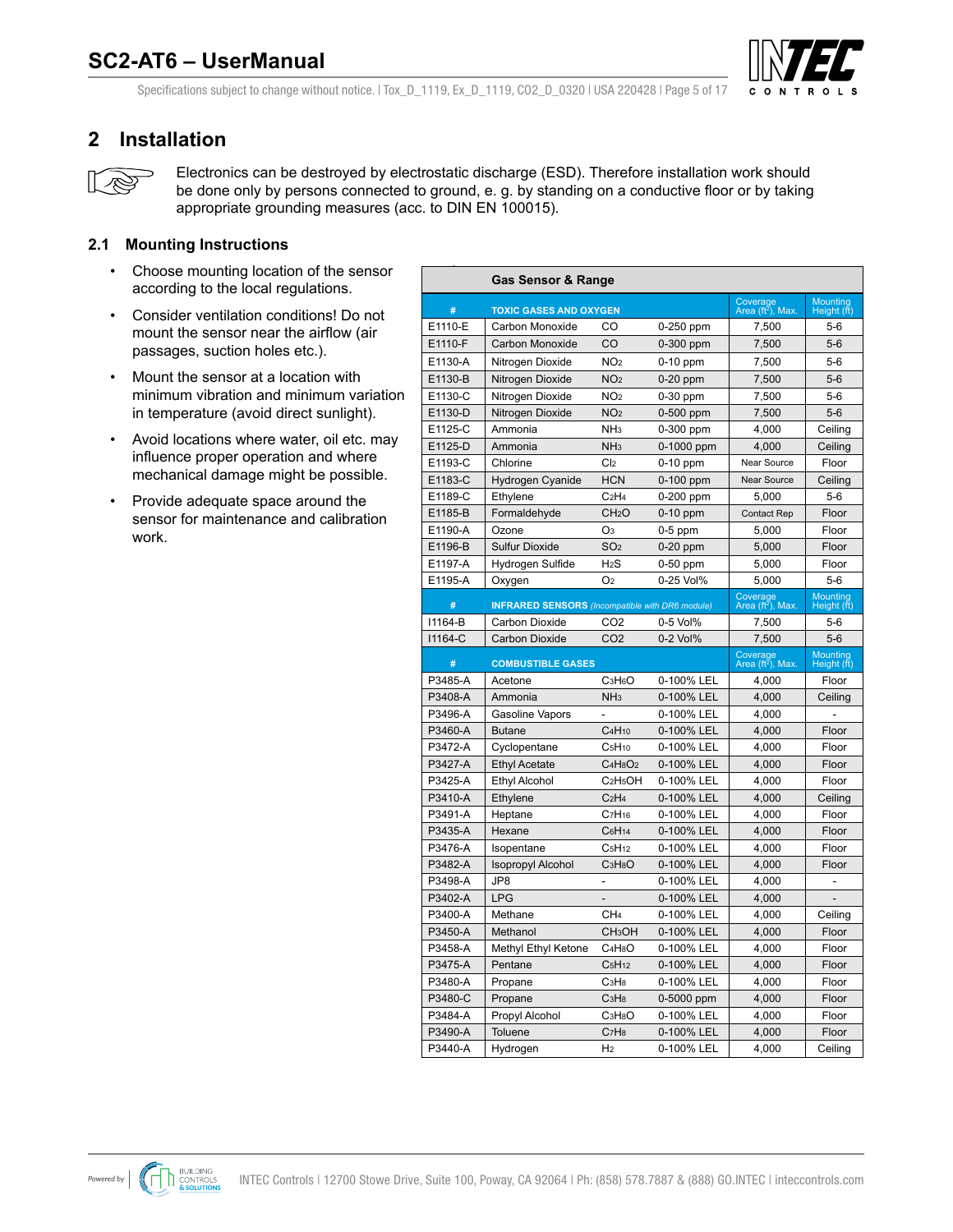

<span id="page-5-0"></span>Specifications subject to change without notice. | Tox D\_1119, Ex\_D\_1119, CO2\_D\_0320 | USA 220428 | Page 6 of 17

# **3 Electrical Connection**

### **3.1 Plug Connection (SC2)**

SC2 sensors are equipped with a reverse polarity protected connector (3-pin). It mustn't be plugged in the wrong position by force (already clamped at the factory).

All black plugs are connected in parallel, so it is irrelevant which plug to use.

### **3.2 Terminal Connection (AT6)**

- Open cover.
- Insert field bus cable from above, cut and strip it.
- Connect it to the terminal (only 3-wire connection possible).
- For the 4-20 mA operating mode, please remove the built-in 500 ohm resistor between terminals 2 and 3.

### **4 Commissioning**

Only **trained technicians** should perform the following when commissioning:

- Check for correct mounting location.
- Check if connection is correct.
- Check power voltage (for AT6).
- Install the Sensor Cartridge(s) if not already installed ex works.
- Check Sensor Cartridge connector for correct engagement.
- Calibration; note that new sensors are pre-calibrated at the factory.

Within the first weeks after commissioning, there may be a deviation in the sensor behavior. Required instruments for commissioning (calibration):

- Service Tool STL6 or
- DPT6 kit (DGC6 EasyConf Software incl. USB/RS-485 adapter)
- Calibration Gases:
	- For toxic and oxygen sensors
		- Zero gas bottle with synthetic air (20% oxygen, 80% nitrogen)
		- Span gas bottle of target gas in the range of 30-90% of the measuring range. Rest is synthetic air.
	- For combustible sensors
		- Zero gas bottle with synthetic air (20% oxygen, 80% nitrogen)
		- Span gas bottle of target gas in the range of 30-70% of the measuring range. Rest is synthetic air.
	- For infrared CO<sub>2</sub> sensors
		- Zero gas bottle with pure nitrogen 5.0 for zero-point calibration
		- Span gas bottle with CO2 in the range of 30-90% of the measuring range. Rest is synthetic air.
	- Extraction set consisting of gas pressure regulator and flow meter
	- Calibration adapter with tube; CONKIT-PG2.



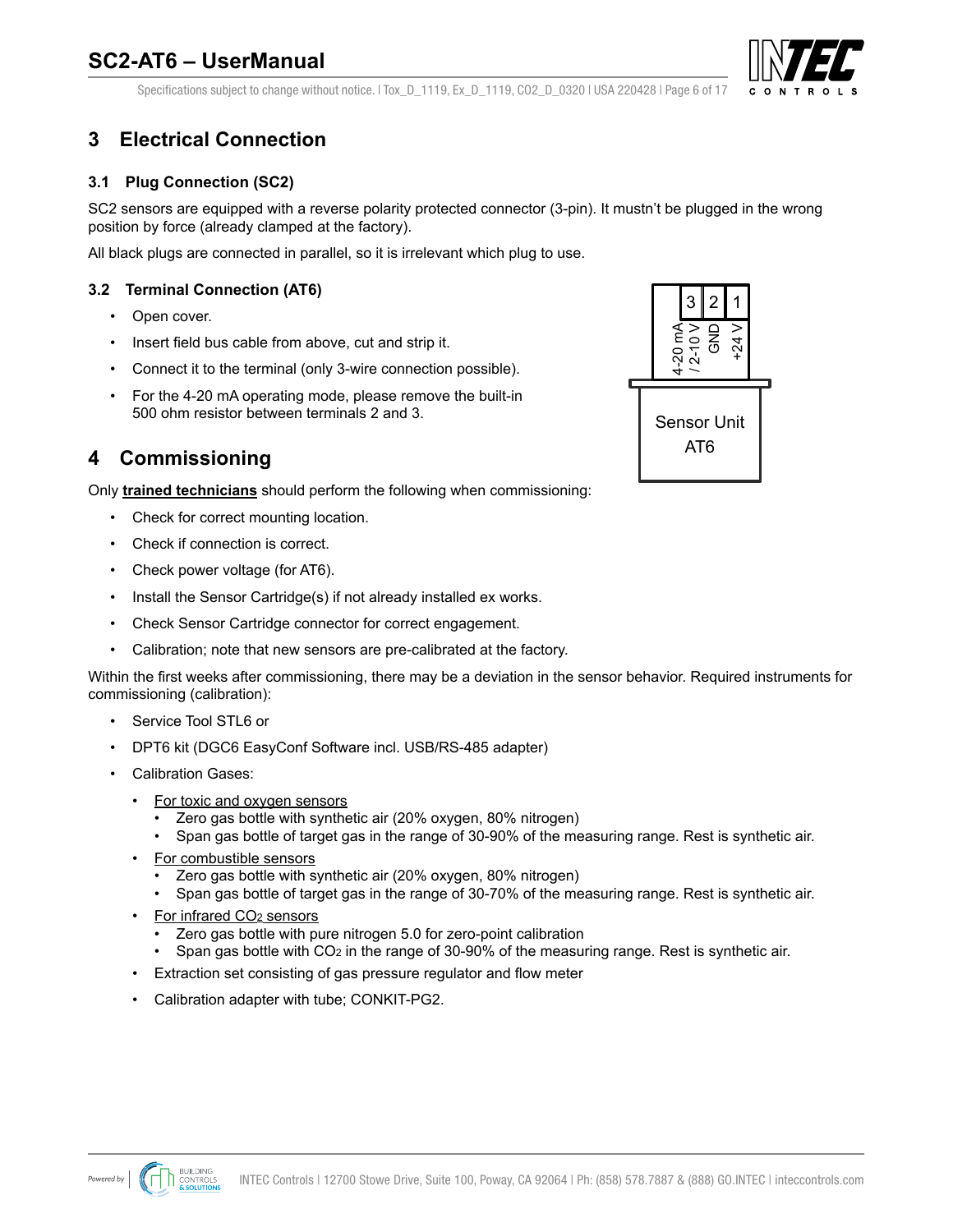

Specifications subject to change without notice. | Tox D 1119, Ex D 1119, CO2 D 0320 | USA 220428 | Page 7 of 17

### <span id="page-6-0"></span>**4.1 Installation of Sensor Cartridge**

The Sensor Cartridges are provided already installed to the PG2 devices and capped to protect against dirt and damage. Replacement sensors are available individually:

- Check gas type, range and calibration date of Sensor Cartridge.
- Define installation place on the housing of the basic or remote sensor and break out knockouts.
- Tighten the Sensor Cartridge with M32 hexagon lock nut.
- Plug in the Sensor Cartridge at X2 or X3 of the sensor board. Observe plug polarity, the plug must engage.

### **4.2 Registration of the Sensor Cartridge**

Registration and addressing of the field bus can be read in the manual for the specific PG2 transmitter or controller.

### **5 Calibration**

The service tool STL6 or DPT6 (DGC6 EasyConf software) are available for convenient on-site calibration. See their respective datasheet.

A sensor exchange program is also available, consult your account executive.



Prior to calibration the Sensor Cartridge must be supplied with power voltage without interruption for warm-up and stabilization. The warm-up time depends on the sensor element and is shown in the following tables:

| Gas type                              | Formula           | Calibration with<br>replacement gas<br>(Sensitivity in %) | Warm-up<br>(h) | Flow rate<br>(mI/min) | Calibration interval<br>in months          |  |
|---------------------------------------|-------------------|-----------------------------------------------------------|----------------|-----------------------|--------------------------------------------|--|
| Ammonia                               | NH <sub>3</sub>   | -                                                         | 18             | 300                   |                                            |  |
| Chlorine                              | Cl <sub>2</sub>   | -                                                         | 6              | 150                   |                                            |  |
| Hydrogen cyanide                      | <b>HCN</b>        | -                                                         | 6              | 300                   |                                            |  |
| Formaldehyde                          | CH <sub>2</sub> O | ۰                                                         | 24             | 300                   |                                            |  |
| Carbon monoxide                       | CO                | ۰                                                         | 1              | 150                   | See Specification<br>section later in this |  |
| Ozone                                 | O3                | -                                                         | 6              | 150                   | document                                   |  |
| Sulfur dioxide                        | SO <sub>2</sub>   | ۰                                                         | 6              | 300                   |                                            |  |
| H <sub>2</sub> S<br>Hydrogen sulphide |                   | -                                                         | 6<br>150       |                       |                                            |  |
| Nitrogen dioxide                      | NO <sub>2</sub>   | ۰                                                         | 6              | 500                   |                                            |  |
| Oxygen (-A/-A2)                       | O <sub>2</sub>    | -                                                         | 1              | 150                   |                                            |  |

| Gas type                               | to spec (min) | (h) | (ml/min) | Stabilization time   Warm-up   Flow rate   Calibration interval  <br>$\ln$ months |
|----------------------------------------|---------------|-----|----------|-----------------------------------------------------------------------------------|
| All (combustible) pellistor<br>sensors | 60            | 24  | 150      | See Specification<br>section later in this<br>document                            |

| Gas type         |                 | to spec (min) | (h) | (ml/min) | Stabilization time   Warm-up   Flow rate   Calibration interval  <br>$\ln$ months |
|------------------|-----------------|---------------|-----|----------|-----------------------------------------------------------------------------------|
| l Carbon dioxide | CO <sub>2</sub> | 10            | 24  | 1500     | See Specification<br>section later in this<br>document                            |



Please observe proper handling procedures for compressed gas and test gas bottles.

Test gas can be toxic; never inhale it!

- Symptoms: Dizziness, headache and nausea.
- Procedure if exposed: Remove victim to fresh air at once, seek medical attention.

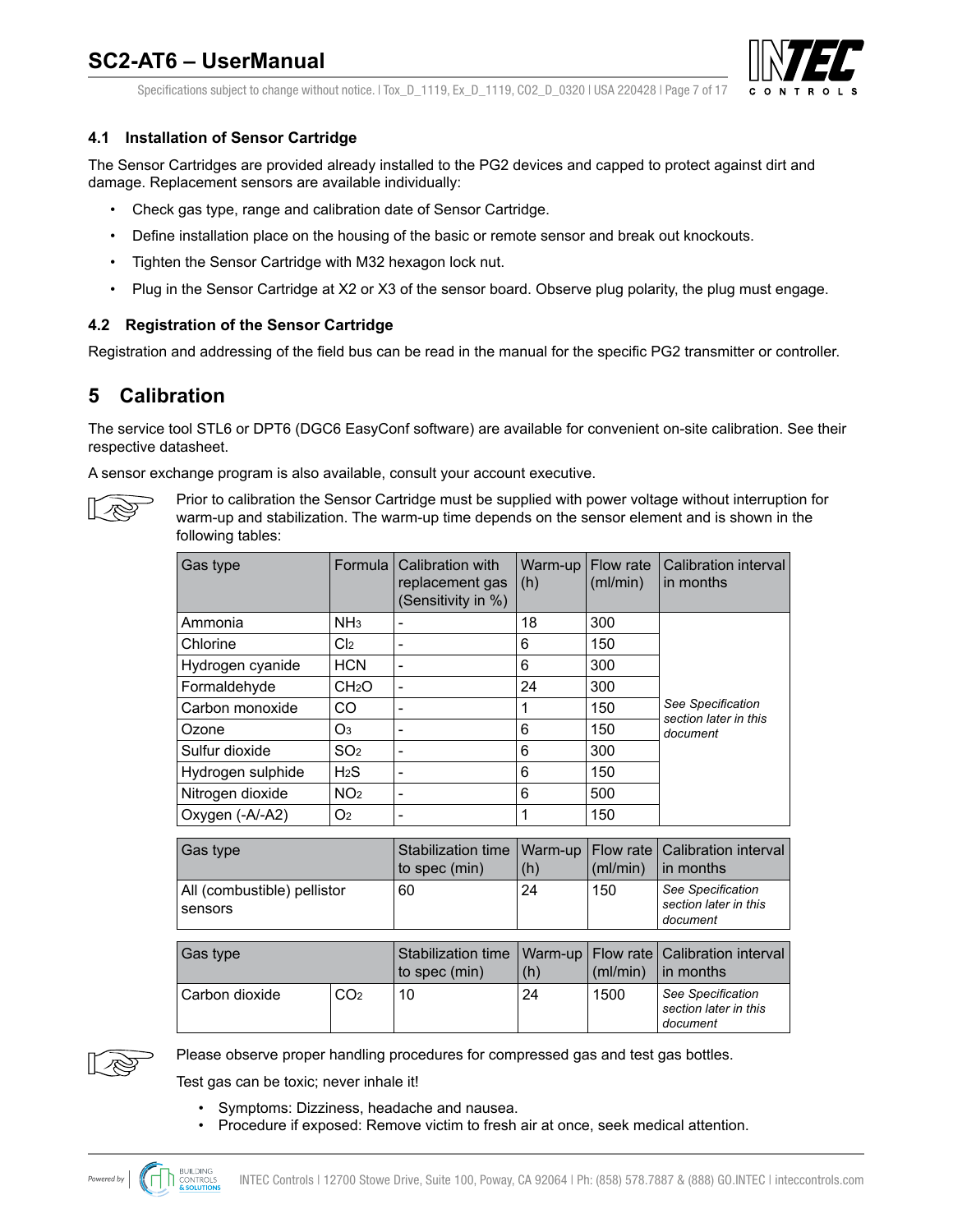

Specifications subject to change without notice. | Tox D 1119, Ex D 1119, CO2 D 0320 | USA 220428 | Page 8 of 17

### <span id="page-7-0"></span>**5.1 Calibration Process**

Prior to calibration, activate the mode "Special Mode" at the basic device via tool or software: only then the calibration menu is enabled. During the special mode the basic device doesn't issue alerts.

For visual illustrations, consult the online document "PolyGard2-Sensor-Calibration-Procedure."

- Connect calibration adapter carefully to the sensor cartridge
- Connect calibration tool to the printed circuit board
- Select the Sensor Cartridge to be calibrated by selecting the gas type

#### **Zero calibration**

- For toxic, oxygen & combustible sensors • Apply synthetic air (flow rate according to the table "calibration", 1 bar ± 10%) to the Sensor Cartridge.
- For infrared CO<sub>2</sub> sensors • Apply pure nitrogen 5.0 (flow rate according to the table "Calibration", 1 bar ± 10%) to the Sensor Cartridge.
- The current zero offset and the offset value of the first calibration is read with "Read".
- When the value is stable, the new zero offset factor is calculated with "Calibration".

The new offset factor is checked for plausibility and stored in the buffer memory. The current measured value is output with the new offset factor and the offset display is updated.

- With "Save" the new offset factor is written in the SC memory, only then the Zero calibration has been successfully completed. If you exit the menu without pressing "Save", the original offset data for the measured value calculation will continue to be used.
	- ALERT: With a zero reading > 10% of measuring range during the zero calibration, zero calibration is not possible.

#### **Gain calibration**

- Enter test gas concentration:
	- For toxic, oxygen and CO2, value between 30-90% of the measuring range.
	- For combustibles, value between 30-70% of the measuring range.
- The current sensor element sensitivity is read with "Read".
- Apply test gas (flow rate according to the table "Calibration", 1 bar ± 10%) to the Sensor Cartridge.
- When the value is stable, the new gain factor is calculated with "Calibration".

The new gain factor is checked for plausibility and stored in the buffer memory. The current measured value is output with the new gain factor and the sensor element sensibility is updated.

• With "Save" the new gain factor is written in the module's memory, only then the gain calibration has been successfully completed. If you exit the menu without pressing "Save", the original gain data for the measured value calculation will continue to be used.



Calibration will not be possible when the sensitivity of the sensor drops to 40% or lower; the Sensor Cartridge must be replaced.

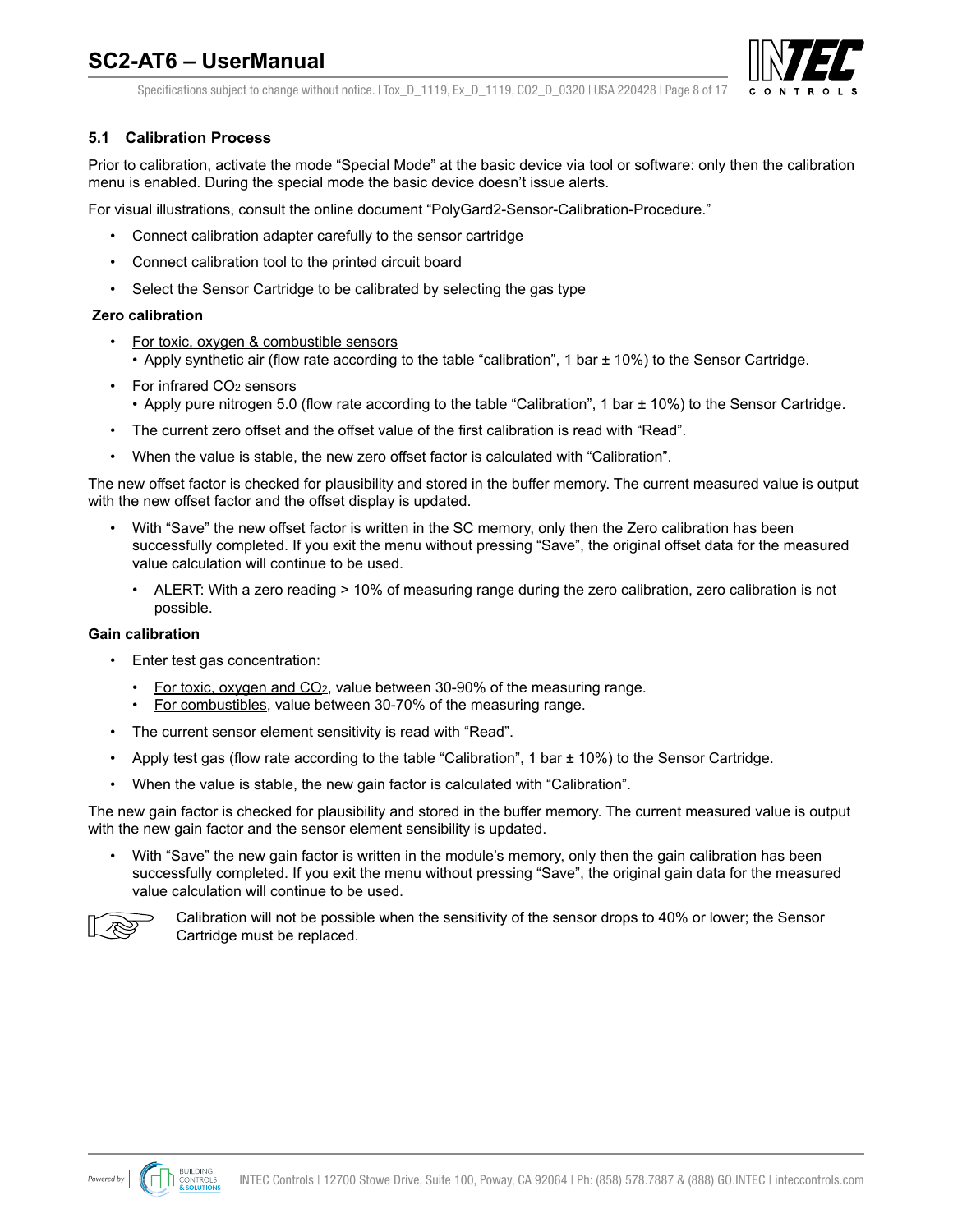

Specifications subject to change without notice. | Tox D 1119, Ex D 1119, CO2 D 0320 | USA 220428 | Page 9 of 17

### <span id="page-8-0"></span>**5.2 Exchange of Sensor Cartridge**

Instead of the on-site calibration, the used SC can be replaced simply and conveniently by a calibrated one.



The communication of the sensor cartridge to the sensor board is continuously monitored during operation and results in an immediate error message on the gas controller in case of fault or interruption. When replacing the sensor unit, the communication of the local bus is interrupted when unplugging the SC connector which leads to an immediate triggering of the error message.

- Disconnect the SC connector from the printed circuit board (error message will be activated).
- Loosen the locknut.
- Remove used SC.
- Take calibrated SC out of the original packaging, check for gas type, measuring range and valid calibration date.
- Insert the SC and re-tighten with lock nut.
- Insert the SC plug into the socket at the circuit board. Check plug for proper connection.

The local bus communication is automatically established and tested. At the same time the gas type and the measuring range of the "new" SC are compared with the data stored in the circuit board. If they match and the communication is correct, the error message will be automatically acknowledged in the Gas Controller.

The yellow LED of the circuit board flashes with a pulse of 1 sec. as long as the SC connector is disconnected (communication error). After the local bus communication has been re-established and the conformity test has been successful, the LED goes into flashing mode with 3 sec. pulse duration until the sensor's warm-up time is over.

Apply a defined gas concentration on the sensor element with the help of the gas generator and check the measurement signal at the analog output or at the relay outputs.

The entire cycle "Sensor Element > Sensor Cartridge > Local Bus > Sensor Board > Field Bus > Controller" is observed and completed.

### **6 Inspection and Service**

Inspection, service and calibration of the sensor should be done by trained technicians at regular intervals. We therefore recommend concluding a service contract with INTEC Controls or one of their authorized partners.

According to EN 45544-4, inspection and service have to be executed at regular intervals. The maximum intervals have to be determined and respected by the person responsible for the gas warning system according to the legal requirements. INTEC Controls recommends employing the common inspection and service intervals as specified in the general regulations of the gas measuring technique. The recommended calibration intervals depend on the sensor element and can be read from the table "Calibration". If there are different intervals, always observe the shortest one.

Inspections and services must be documented. The date for the next maintenance has to be affixed to the sensor.

#### **6.1 Inspection**

Gas sensors should be controlled regularly by a competent person according to EN 45544-4. The following has to be checked in particular:

- Maintenance/ calibration interval not exceeded.
- Visual inspection of the sensor including cable for damage etc.
- Remove dust deposits, especially at the gas inlet.
- The filter at the gas inlet has to be replaced if extremely dirty.

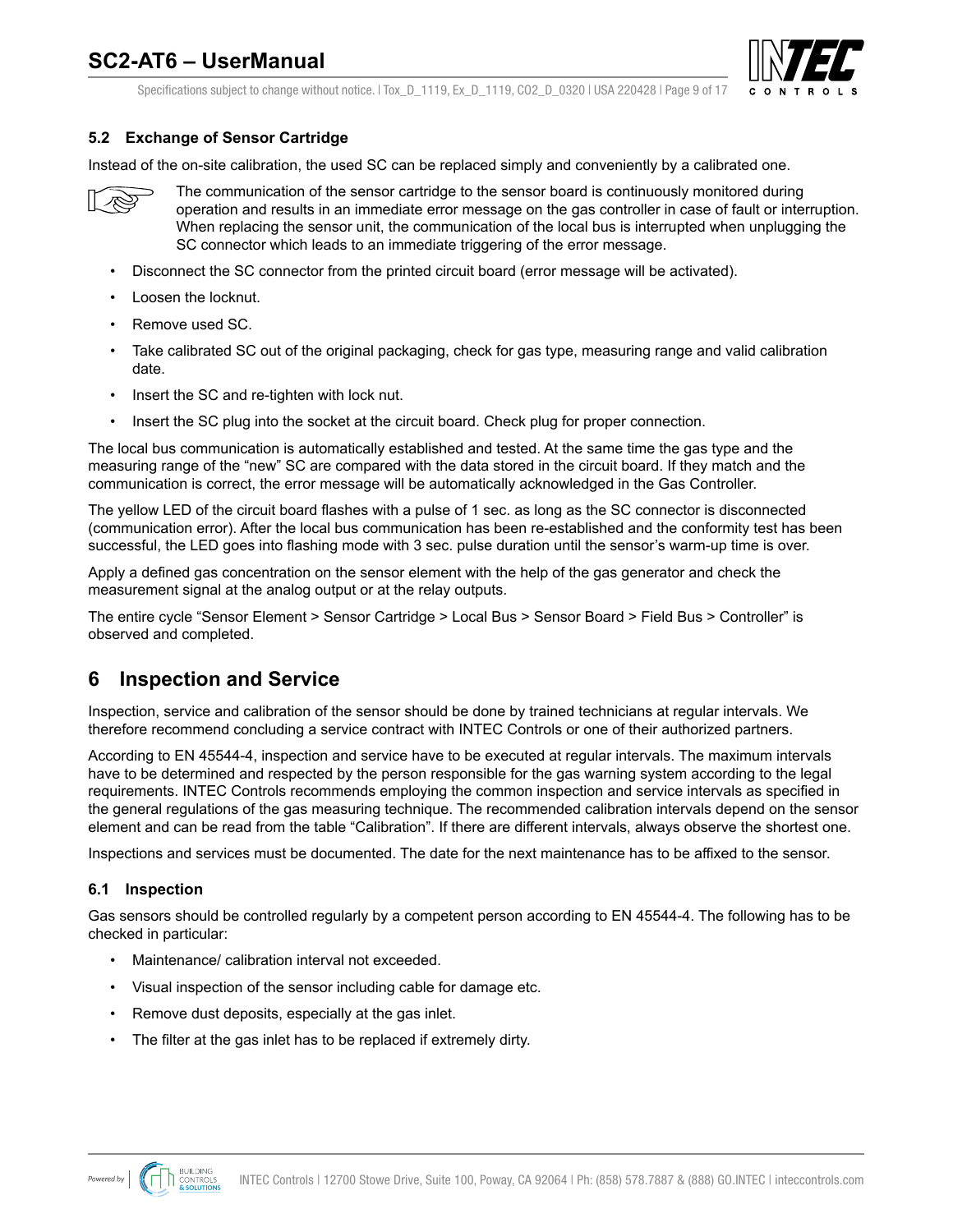

<span id="page-9-0"></span>Specifications subject to change without notice. | Tox D\_1119, Ex\_D\_1119, CO2\_D\_0320 | USA 220428 | Page 10 of 17

### **6.2 Service and Calibration**

When performing the maintenance you have to do the calibration and the functional test, see chapter 5, in addition to the inspection.

A fixed calibration interval is stored for each sensor type.

SC2 Sensor heads:

If this interval is exceeded, a digital maintenance message is generated and forwarded. Performing the calibration automatically deletes this message.

#### AT6 Sensor heads:

If this interval is exceeded, the current output of the AT6 goes to a fixed 19 mA signal. For new devices (factory calibration), the interval may be exceeded by a factor of 1.5.

After voltage recovery, there is a defined interruption of this message. This can be of use in order to employ the device without the maintenance message for a few days (adjustable in system parameters -> error time, value range> 1) until the calibration is repeated.

Performing the calibration automatically deletes this message.

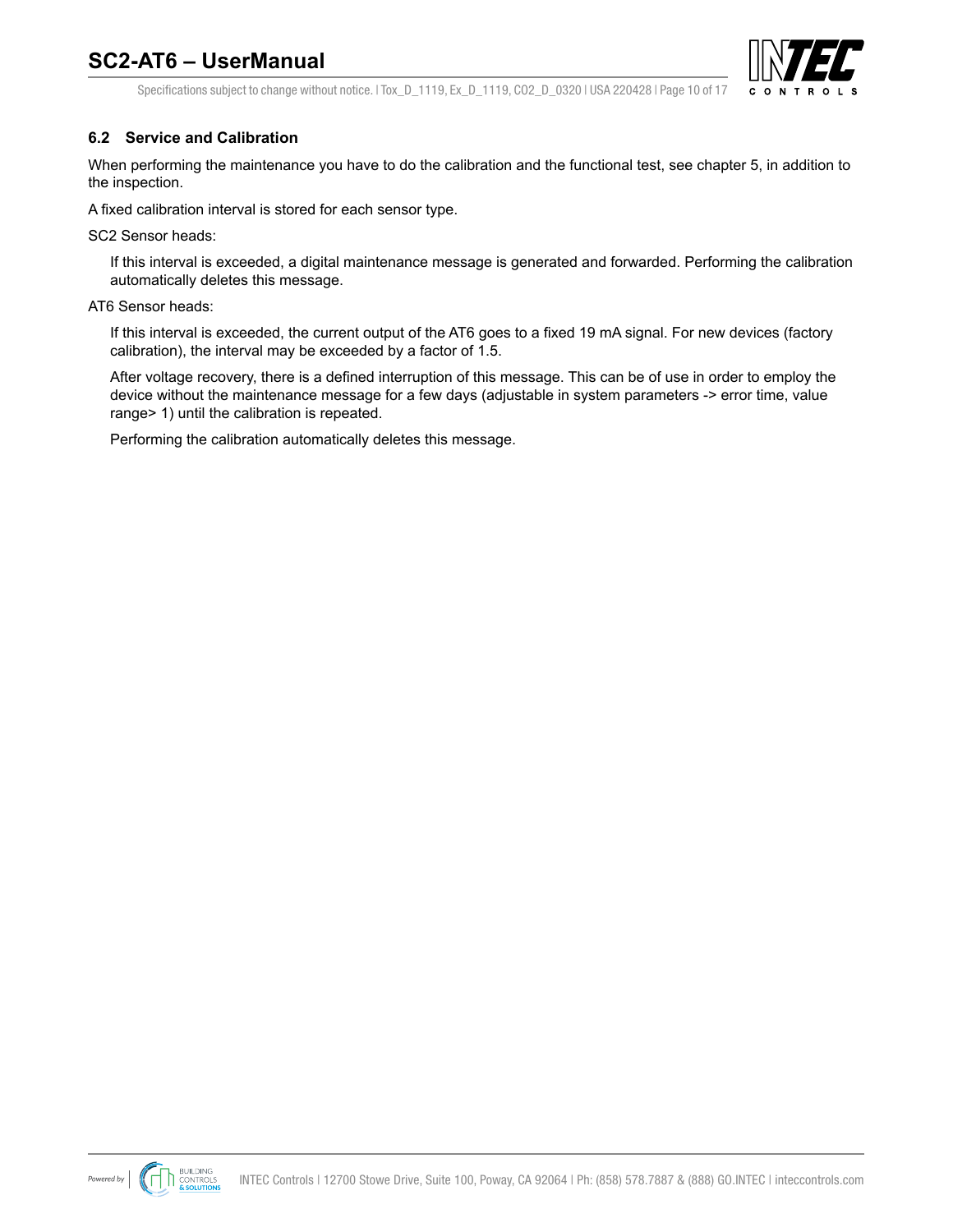

Specifications subject to change without notice. | Tox\_D\_1119, Ex\_D\_1119, CO2\_D\_0320 | USA 220428 | Page 11 of 17

# <span id="page-10-0"></span>**7 Troubleshooting**

### **7.1 Indicators at the SC2**

The SC2 head does not have diagnostic indicators; messages are relayed from the attached PG2 devices.

### **7.2 Indicators at the AT6**

The 4-20 mA output of the AT6 can be used as diagnostic indicators.

Output current Restart: 1 mA Device error: 2 mA Tolerable negative sensor drift: 3-4 mA Normal measurement mode: 4-20 mA Tolerable overrange: 20-21 mA Overrange error: >21 mA Maintenance message: 19 mA

### **7.3 Printed Circuit Board**

| <b>Trouble</b>                                                                                                                                                    | <b>Cause</b>                                                      | <b>Solution</b>                                            |
|-------------------------------------------------------------------------------------------------------------------------------------------------------------------|-------------------------------------------------------------------|------------------------------------------------------------|
|                                                                                                                                                                   | Power voltage not applied                                         | Measure tension at X4:<br>(16-28 V DC) Pin 1 (+) and 2 (-) |
| Green LED isn't on.                                                                                                                                               | Polarity not correct at X4                                        | Connect correctly                                          |
|                                                                                                                                                                   | Connector X4 not plugged in                                       | Check the plug                                             |
|                                                                                                                                                                   | Wire breakage                                                     | Check the wiring                                           |
|                                                                                                                                                                   | PCB: no address                                                   | Check PCB address, address correctly                       |
| Green LED doesn't flash.                                                                                                                                          | PCB: no field bus communication                                   | Check field bus wiring, topology and<br>termination        |
|                                                                                                                                                                   | SC not or wrongly plugged in                                      | Check SC plug                                              |
| No measured value at the                                                                                                                                          | SC not registered                                                 | Register SC                                                |
| <b>Tool or Controller</b>                                                                                                                                         | SC gas type/measuring range doesn't<br>match with registered ones | Check SC data<> registration data for<br>conformity        |
| Message at the Tool /<br>Controller:<br>- 24 VDC voltage <range><br/>- 5 VDC voltage <range><br/>- Temp. <range><br/>- WatchDog triggered</range></range></range> | Internal error                                                    | Replace PCB                                                |

### **7.4 Sensor Cartridge (Messages at the Tool / Controller)**

| Measuring signal <range></range> |                          |                                 |
|----------------------------------|--------------------------|---------------------------------|
| 5 VDC voltage < range >          | Internal error           | Replace SC                      |
| Temperature < range >            |                          |                                 |
| WatchDog triggered               |                          |                                 |
| SC Input $1 \neq$ stored type    | Wrong SC type at input 1 | Check SC at input 1, replace it |
| SC Input $2 \neq$ stored type    | Wrong SC type at input 2 | Check SC at input 2, replace it |
| SC Input $3 \neq$ stored type    | Wrong SC type at input 3 | Check SC at input 3, replace it |

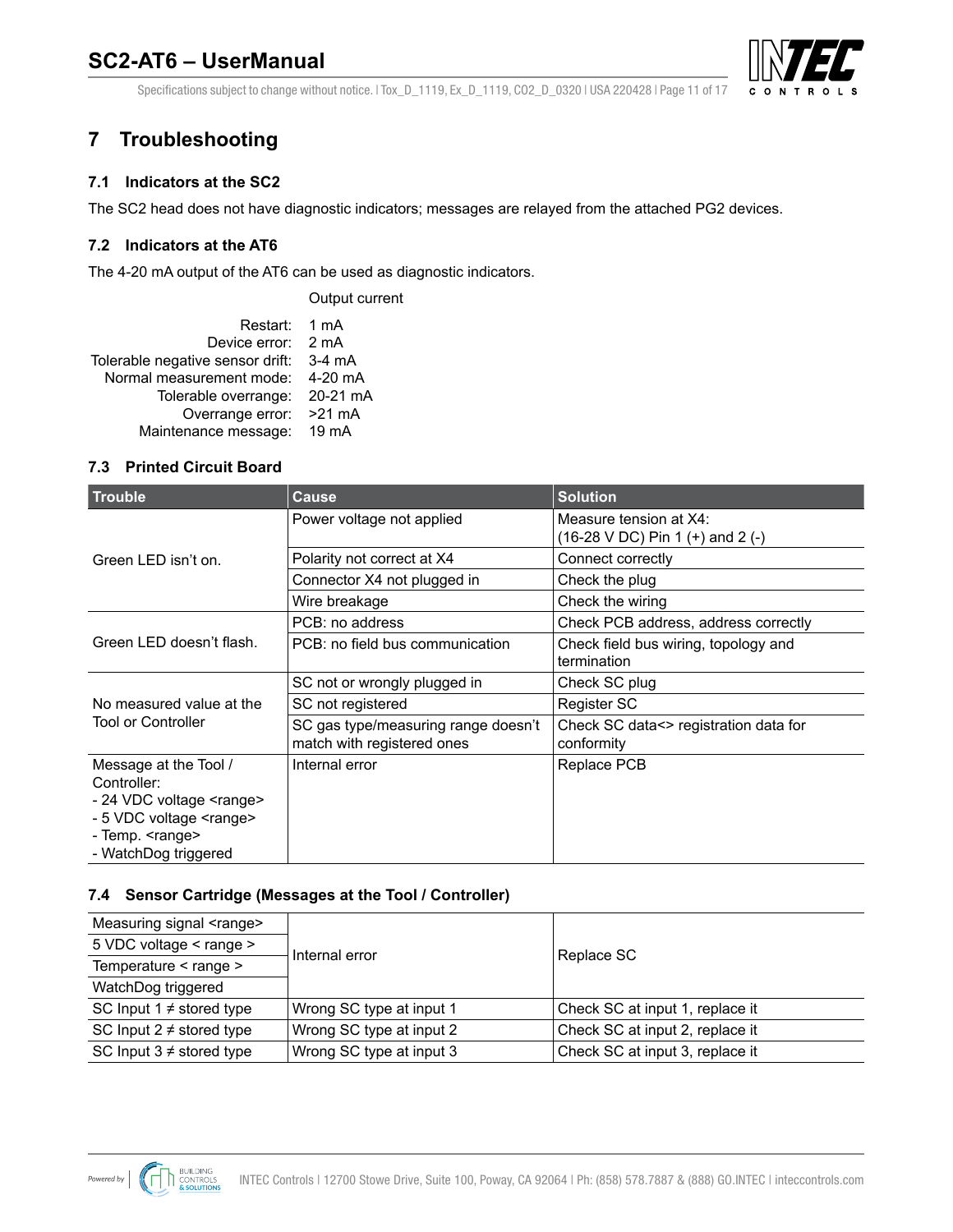

<span id="page-11-0"></span>Specifications subject to change without notice. | Tox D\_1119, Ex\_D\_1119, CO2\_D\_0320 | USA 220428 | Page 12 of 17

# **8 Cross-sensitivity Data**

The cross sensitivity depends on the used transmitter type and can be read from the table Cross Sensitivity (see section 9.4). Other gases can have an influence on the sensitivity, too. The table does not claim to be complete. The indicated sensitivity data are only standard values referring to new sensor elements.

### **9 Technical Data**

All specifications were collected under optimal test conditions.

We confirm compliance with the minimum requirements of the applicable standard.

### **9.1 SC2 (Sensor Cartridge)**

Please check the SC2 datasheet for the latest specifications. Available at:

<http://inteccontrols.com/gas-detection/SC2.html> <http://inteccontrols.com/gas-detection/SC2.pdf>

### **9.2 AT6**

Please check the AT6 datasheet for the latest specifications. Available at:

<http://inteccontrols.com/gas-detection/AT6.html> <http://inteccontrols.com/gas-detection/AT6.pdf>

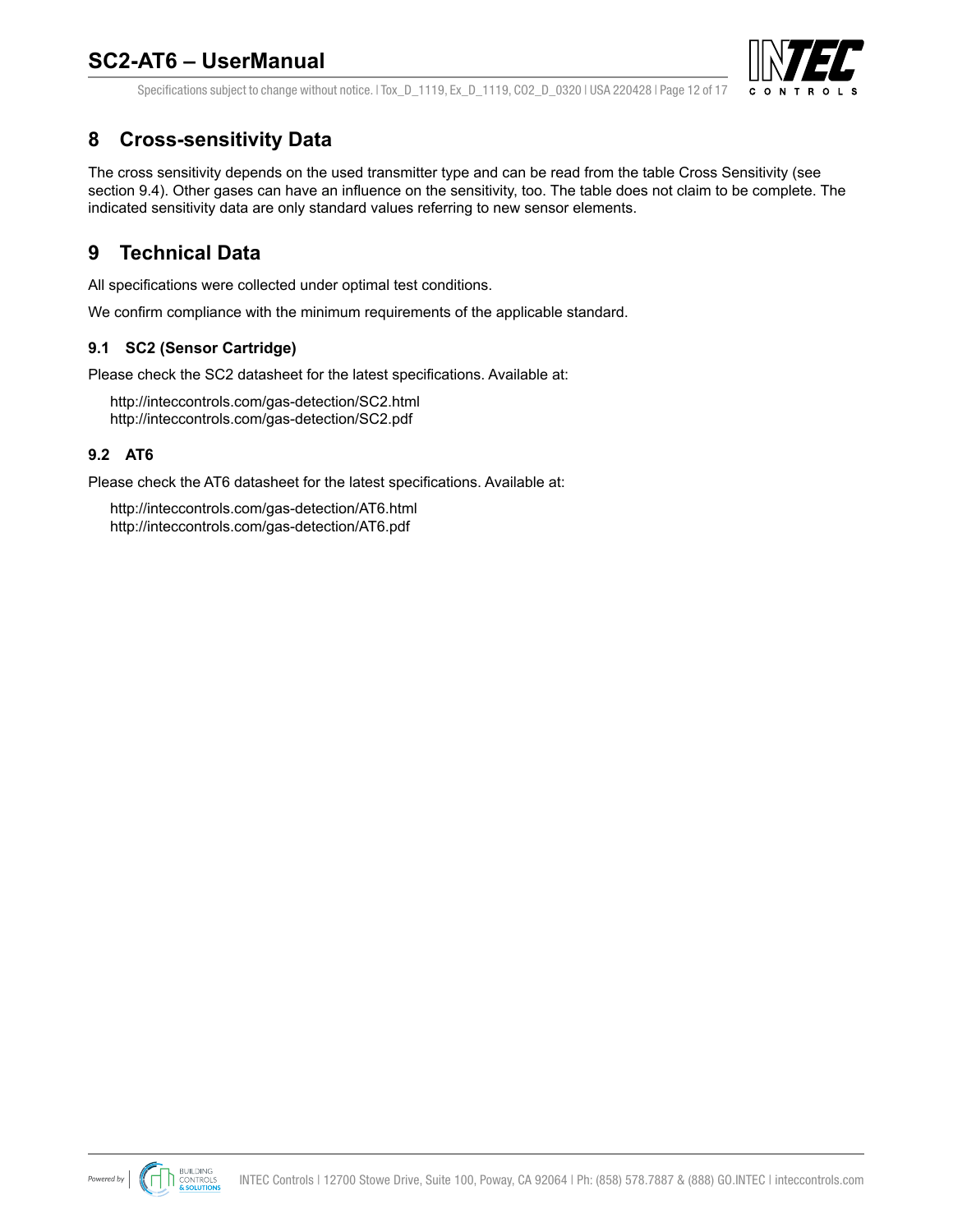

Specifications subject to change without notice. | Tox\_D\_1119, Ex\_D\_1119, CO2\_D\_0320 | USA 220428 | Page 13 of 17

### <span id="page-12-0"></span>**9.3 Sensor Element**

Sensor Cartridge (SC2 / AT6) Technical Data **SENSOR PERFORMANCE TABLE – TOXIC GAS AND OXYGEN, INFRARED SENSORS**

|                |                                                        |                    |                     |                |                    |                  |                            | Long<br>Term | Drift            |                        | (non-condensing)<br>Range | <b>Normal Conditions</b>               | Gas                 |                    |                                      |
|----------------|--------------------------------------------------------|--------------------|---------------------|----------------|--------------------|------------------|----------------------------|--------------|------------------|------------------------|---------------------------|----------------------------------------|---------------------|--------------------|--------------------------------------|
| Number<br>Part | Molecular<br>Formula                                   | Measuring<br>Range | Accuracy            | Resolution     | Repeatability      | Response<br>Time | Point<br>Variation<br>Zero | Zero         | Gain             | Temperature<br>Working | Humidity                  | Expectancy <sup>1</sup><br>Sensor Life | Relative<br>Density | Mounting<br>Height | Calibration<br>Interval <sup>1</sup> |
|                | <b>TOXIC GASES AND OXYGEN</b>                          |                    |                     |                |                    |                  |                            |              |                  |                        |                           |                                        |                     |                    |                                      |
|                |                                                        | ppm                | $<$ $\pm$ %<br>sig. | ppm            | $< \pm \%$<br>sig. | t90 <<br>sec.    | $\pm$ ppm                  | mo.          | $\leq$ % signal/ | $\circ$ F              | % RH                      | $>$ mo.                                | $Air = 1$           | ft                 | mo.                                  |
| E1110-E        | CO                                                     | $0 - 250$          | 3                   | 0.5            | 5                  | 50               | 4                          | 0.4          | 0.4              | $-4/149$               | 10-95                     | 72                                     | 0.97                | $5-6$              | 12                                   |
| E1110-F        | CO                                                     | $0 - 300$          | 3                   | 0.5            | 5                  | 50               | $\overline{4}$             | 0.4          | 0.4              | $-4/149$               | 10-95                     | 72                                     | 0.97                | $5-6$              | 12                                   |
| E1130-A        | NO <sub>2</sub>                                        | $0 - 10$           | 0.5                 | 0.1            | $\overline{2}$     | 25               | 0.2                        | 1            | 2                | $-4/149$               | 15-90                     | 24                                     | 1.59                | $5-6$              | 12                                   |
| E1130-B        | NO <sub>2</sub>                                        | $0 - 20$           | 0.5                 | 0.1            | $\overline{2}$     | 25               | 0.2                        | $\mathbf{1}$ | $\overline{2}$   | $-4/149$               | 15-90                     | 24                                     | 1.59                | $5-6$              | 12                                   |
| E1130-C        | NO <sub>2</sub>                                        | $0 - 30$           | 0.5                 | 0.1            | $\overline{2}$     | 25               | 0.2                        | 1            | $\overline{2}$   | $-4/149$               | 15-90                     | 24                                     | 1.59                | $5-6$              | 12                                   |
| E1130-D        | NO <sub>2</sub>                                        | $0 - 500$          | 20                  | $\overline{2}$ | $\overline{2}$     | 25               | 0.2                        | $\mathbf{1}$ | $\overline{2}$   | $-4/149$               | 15-90                     | 24                                     | 1.59                | $5-6$              | 12                                   |
| E1125-C        | NH <sub>3</sub>                                        | $0 - 300$          | 30                  | $\overline{2}$ | 10                 | 120              | 50                         | 1            | $\overline{2}$   | $-22/122$              | 15-90                     | 24                                     | 0.59                | Ceiling            | 12                                   |
| E1125-D        | NH <sub>3</sub>                                        | $0 - 1000$         | 30                  | 4              | 10                 | 120              | 50                         | $\mathbf{1}$ | $\overline{2}$   | $-22/122$              | 15-90                     | 24                                     | 0.59                | Ceiling            | 12                                   |
| E1193-C        | Cl <sub>2</sub>                                        | $0 - 10$           | 0.1                 | 0.1            | $\overline{2}$     | 90               | 0.2                        | 1            | $\overline{2}$   | $-4/122$               | 15-90                     | 24                                     | 2.4                 | Floor              | 6                                    |
| E1183-C        | <b>HCN</b>                                             | $0 - 100$          | 0.2                 | 0.1            | $\overline{2}$     | 20               | $\mathbf{1}$               | $\mathbf{1}$ | $\overline{2}$   | $-4/122$               | 15-90                     | 24                                     | 0.93                | Ceiling            | 6                                    |
| E1189-C        | C <sub>2</sub> H <sub>4</sub>                          | $0 - 200$          | 1.0                 | 0.3            | 1                  | 60               | $\overline{4}$             | 1            | 3                | $-4/122$               | 15-90                     | 24                                     | 0.97                | $5-6$              | 12                                   |
| E1185-B        | CH <sub>2</sub> O                                      | $0 - 10$           | 0.5                 | 0.01           | $\overline{2}$     | 50               | 0.2                        | $\mathbf{1}$ | $\overline{2}$   | 14/122                 | 15-90                     | 36                                     | 1.09                | Floor              | $6\phantom{1}6$                      |
| E1190-A        | O <sub>3</sub>                                         | $0 - 5$            | 0.1                 | 0.05           | 5                  | 60               | 0.15                       | 1            | $\overline{2}$   | 14/122                 | 15-90                     | 24                                     | 1.66                | Floor              | 12                                   |
| E1196-B        | SO <sub>2</sub>                                        | $0 - 20$           | 0.2                 | 0.2            | $\overline{2}$     | 20               | 0.1                        | $\mathbf{1}$ | $\overline{2}$   | 14/122                 | 15-90                     | 24                                     | 2.26                | Floor              | 12                                   |
| E1197-A        | H <sub>2</sub> S                                       | $0 - 50$           | 0.2                 | 0.1            | $\overline{2}$     | 60               | 0.1                        | 1            | $\overline{2}$   | 14/122                 | 15-90                     | 24                                     | 1.19                | Floor              | 12                                   |
|                |                                                        | % Vol              |                     |                |                    |                  |                            |              |                  |                        |                           |                                        |                     |                    |                                      |
| E1195-A        | O <sub>2</sub>                                         | $0 - 25$           | 0.5                 | 0.05           | --                 | 15               | --                         | --           | 0.3              | $-13/122$              | $5 - 95$                  | 24                                     | -−                  | $5-6$              | 6                                    |
|                | <b>INFRARED SENSORS</b> (Incompatible with DR6 module) |                    |                     |                |                    |                  |                            |              |                  |                        |                           |                                        |                     |                    |                                      |
|                |                                                        | % Vol              |                     |                |                    |                  |                            |              |                  |                        |                           |                                        |                     |                    |                                      |
| 11164-B        | CO <sub>2</sub>                                        | $0 - 5$            | $< 10\%^2$          | --             | --                 | 100              | --                         | --           | --               | 31/104                 | $0 - 95$                  | 180                                    | 1.67                | $5-6$              | 60                                   |
| 11164-C        | CO <sub>2</sub>                                        | $0 - 2$            | $< 10\%^2$          | --             | --                 | 100              | --                         | --           | --               | 31/104                 | $0 - 95$                  | 180                                    | 1.67                | $5-6$              | 60                                   |

1 Manufacturer-recommended calibration interval for normal environmental conditions

2 of Reading

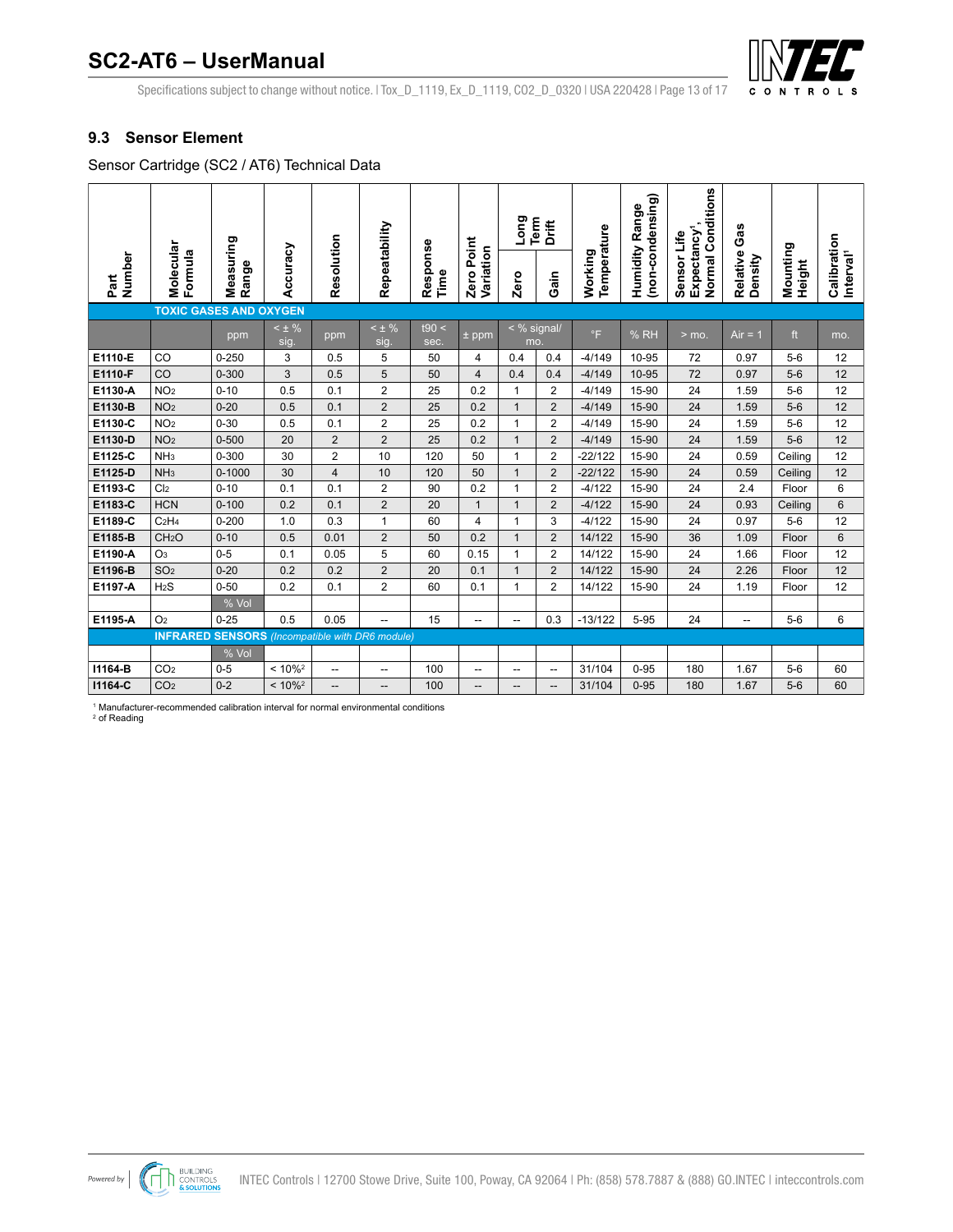

Specifications subject to change without notice. | Tox\_D\_1119, Ex\_D\_1119, CO2\_D\_0320 | USA 220428 | Page 14 of 17

|                |                                              |                    |                                               |            |                                                          |                  |                            | Long              | Term<br>Drift      |                        | (non-condensing)<br>Range | Normal Conditions                      | Gas                 |                          |                                      |
|----------------|----------------------------------------------|--------------------|-----------------------------------------------|------------|----------------------------------------------------------|------------------|----------------------------|-------------------|--------------------|------------------------|---------------------------|----------------------------------------|---------------------|--------------------------|--------------------------------------|
| Number<br>Part | Molecular<br>Formula                         | Measuring<br>Range | Accuracy                                      | Resolution | Repeatability                                            | Response<br>Time | Point<br>Variation<br>Zero | Zero              | Gain               | Temperature<br>Working | Humidity                  | Expectancy <sup>1</sup><br>Sensor Life | Relative<br>Density | Mounting<br>Height       | Calibration<br>Interval <sup>1</sup> |
|                | <b>COMBUSTIBLE GASES<sup>2</sup></b>         |                    |                                               |            |                                                          |                  |                            |                   |                    |                        |                           |                                        |                     |                          |                                      |
|                |                                              | % LEL              | $\leq$ % sig<br>(CH <sub>4</sub> )            | %LEL       | $<$ % sig.<br>(CH <sub>4</sub> )                         | t90 <<br>sec.    | %<br>(CH <sub>4</sub> )    | $<$ % LEL.<br>mo. | (CH <sub>4</sub> ) | $\circ$ F              | %RH                       | $>$ mo.                                | Air = 1             | ft                       | mo.                                  |
| P3485-A        | C <sub>3</sub> H <sub>6</sub> O              | $0 - 100$          | $\mathbf{1}$                                  | 0.2        | 1                                                        | 15               | 0.5                        | 0.3               | $\mathbf{1}$       | $-4/122$               | 5-95                      | 36                                     | 2.00                | Floor                    | 6                                    |
| P3408-A        | NH <sub>3</sub>                              | $0 - 100$          | $\mathbf{1}$                                  | 0.2        | $\mathbf{1}$                                             | 15               | 0.5                        | 0.3               | $\mathbf{1}$       | $-4/122$               | $5 - 95$                  | 36                                     | 0.60                | Ceiling                  | 6                                    |
| P3496-A        | vapors                                       | $0 - 100$          | $\mathbf{1}$                                  | 0.2        | $\mathbf{1}$                                             | 15               | 0.5                        | 0.3               | $\mathbf{1}$       | $-4/122$               | $5 - 95$                  | 36                                     | $\overline{a}$      |                          | 6                                    |
| P3460-A        | C <sub>4</sub> H <sub>10</sub>               | $0 - 100$          | $\mathbf{1}$                                  | 0.2        | $\mathbf{1}$                                             | 15               | 0.5                        | 0.3               | $\mathbf{1}$       | $-4/122$               | $5 - 95$                  | 36                                     | 2.11                | Floor                    | 6                                    |
| P3472-A        | C <sub>5</sub> H <sub>10</sub>               | $0 - 100$          | $\mathbf{1}$                                  | 0.2        | $\mathbf{1}$                                             | 15               | 0.5                        | 0.3               | $\mathbf{1}$       | $-4/122$               | $5 - 95$                  | 36                                     | ÷,                  | Floor                    | 6                                    |
| P3427-A        | C <sub>4</sub> H <sub>8</sub> O <sub>2</sub> | $0 - 100$          | $\mathbf{1}$                                  | 0.2        | $\mathbf{1}$                                             | 15               | 0.5                        | 0.3               | $\mathbf{1}$       | $-4/122$               | $5 - 95$                  | 36                                     | 3.04                | Floor                    | 6                                    |
| P3425-A        | C <sub>2</sub> H <sub>5</sub> OH             | $0 - 100$          | $\mathbf{1}$                                  | 0.2        | $\mathbf{1}$                                             | 15               | 0.5                        | 0.3               | 1                  | $-4/122$               | $5 - 95$                  | 36                                     | 1.59                | Floor                    | 6                                    |
| P3410-A        | C <sub>2</sub> H <sub>4</sub>                | $0 - 100$          | $\mathbf{1}$                                  | 0.2        | $\mathbf{1}$                                             | 15               | 0.5                        | 0.3               | $\mathbf{1}$       | $-4/122$               | 5-95                      | 36                                     | 0.98                | Ceiling                  | 6                                    |
| P3491-A        | C <sub>7</sub> H <sub>16</sub>               | $0 - 100$          | $\mathbf{1}$                                  | 0.2        | $\mathbf{1}$                                             | 15               | 0.5                        | 0.3               | $\mathbf{1}$       | $-4/122$               | $5 - 95$                  | 36                                     | 3.46                | Floor                    | 6                                    |
| P3435-A        | C <sub>6</sub> H <sub>14</sub>               | $0 - 100$          | $\mathbf{1}$                                  | 0.2        | $\mathbf{1}$                                             | 15               | 0.5                        | 0.3               | $\mathbf{1}$       | $-4/122$               | $5 - 95$                  | 36                                     | 2.98                | Floor                    | 6                                    |
| P3476-A        | C <sub>5</sub> H <sub>12</sub>               | $0 - 100$          | $\mathbf{1}$                                  | 0.2        | $\mathbf{1}$                                             | 15               | 0.5                        | 0.3               | $\mathbf{1}$       | $-4/122$               | $5 - 95$                  | 36                                     | 2.48                | Floor                    | 6                                    |
| P3482-A        | C <sub>3</sub> H <sub>8</sub> O              | $0 - 100$          | $\mathbf{1}$                                  | 0.2        | $\mathbf{1}$                                             | 15               | 0.5                        | 0.3               | $\mathbf{1}$       | $-4/122$               | $5 - 95$                  | 36                                     | 2.08                | Floor                    | 6                                    |
| P3498-A        | JP8                                          | $0 - 100$          | $\mathbf{1}$                                  | 0.2        | $\mathbf{1}$                                             | 15               | 0.5                        | 0.3               | $\mathbf{1}$       | $-4/122$               | $5 - 95$                  | 36                                     | $\blacksquare$      | L,                       | 6                                    |
| P3402-A        | <b>LPG</b>                                   | $0 - 100$          | $\mathbf{1}$                                  | 0.2        | $\mathbf{1}$                                             | 15               | 0.5                        | 0.3               | $\mathbf{1}$       | $-4/122$               | 5-95                      | 36                                     | $\overline{a}$      | $\overline{\phantom{0}}$ | 6                                    |
| P3400-A        | CH <sub>4</sub>                              | $0 - 100$          | $\mathbf{1}$                                  | 0.2        | $\mathbf{1}$                                             | 15               | 0.5                        | 0.3               | $\mathbf{1}$       | $-4/122$               | $5 - 95$                  | 36                                     | 0.55                | Ceilina                  | 6                                    |
| P3450-A        | CH <sub>3</sub> OH                           | $0 - 100$          | $\mathbf{1}$                                  | 0.2        | $\mathbf{1}$                                             | 15               | 0.5                        | 0.3               | $\mathbf{1}$       | $-4/122$               | $5 - 95$                  | 36                                     | 1.11                | Floor                    | 6                                    |
| P3458-A        | $C_4H_8O$                                    | $0 - 100$          | $\mathbf{1}$                                  | 0.2        | 1                                                        | 15               | 0.5                        | 0.3               | $\mathbf{1}$       | $-4/122$               | $5 - 95$                  | 36                                     | 1.15                | Floor                    | 6                                    |
| P3475-A        | C <sub>5</sub> H <sub>12</sub>               | $0 - 100$          | $\mathbf{1}$                                  | 0.2        | $\mathbf{1}$                                             | 15               | 0.5                        | 0.3               | $\mathbf{1}$       | $-4/122$               | $5 - 95$                  | 36                                     | 2.49                | Floor                    | 6                                    |
| P3480-A        | C <sub>3</sub> H <sub>8</sub>                | $0 - 100$          | $\mathbf{1}$                                  | 0.2        | $\mathbf{1}$                                             | 15               | 0.5                        | 0.3               | $\mathbf{1}$       | $-4/122$               | $5 - 95$                  | 36                                     | 1.55                | Floor                    | 6                                    |
| P3484-A        | C <sub>3</sub> H <sub>8</sub> O              | $0 - 100$          | $\mathbf{1}$                                  | 0.2        | $\mathbf{1}$                                             | 15               | 0.5                        | 0.3               | $\mathbf{1}$       | $-4/122$               | 5-95                      | 36                                     | 2.08                | Floor                    | 6                                    |
| P3490-A        | C <sub>7</sub> H <sub>8</sub>                | $0 - 100$          | $\mathbf{1}$                                  | 0.2        | $\mathbf{1}$                                             | 15               | 0.5                        | 0.3               | $\mathbf{1}$       | $-4/122$               | $5 - 95$                  | 36                                     | 3.18                | Floor                    | 6                                    |
| P3440-A        | H <sub>2</sub>                               | $0 - 100$          | $\mathbf{1}$                                  | 0.2        | $\mathbf{1}$                                             | 15               | 0.5                        | 0.3               | $\mathbf{1}$       | $-4/122$               | $5 - 95$                  | 36                                     | 0.07                | Ceiling                  | 6                                    |
|                |                                              | ppm                | $<$ % sig<br>(C <sub>3</sub> H <sub>8</sub> ) | ppm        | $\frac{1}{2}$ % sig.<br>(C <sub>3</sub> H <sub>8</sub> ) |                  |                            |                   |                    |                        |                           |                                        |                     |                          |                                      |
| P3480-C        | C <sub>3</sub> H <sub>8</sub>                | 0-5000             | $\overline{2}$                                | 1          | 2                                                        | 15               | 0.5                        | 0.3               | 1                  | $-4/122$               | $5 - 95$                  | 36                                     | 1.55                | Floor                    | 6                                    |

1 Manufacturer-recommended calibration interval for normal environmental conditions

 $^{\rm 2}$  The sensitivity of Pellistor sensors can be influenced by substances containing silicon compounds and even poisoned/destroyed by them.

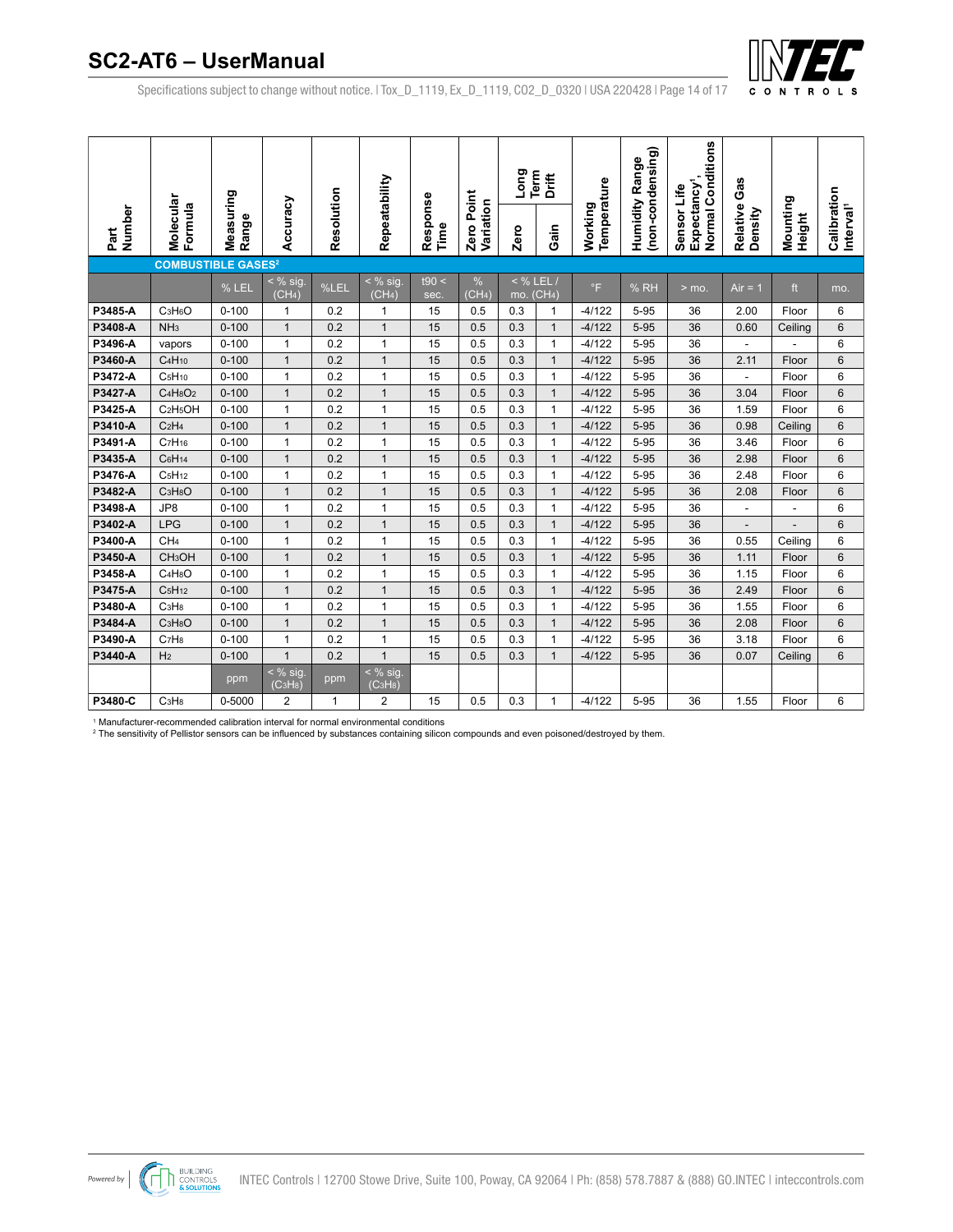

Specifications subject to change without notice. | Tox\_D\_1119, Ex\_D\_1119, CO2\_D\_0320 | USA 220428 | Page 15 of 17

### <span id="page-14-0"></span>**9.4 Cross Sensitivity - Sensor Cartridge (SC2 / AT6) / Sensor Element**

| غ<br>ع<br>Ordering | type<br>Gas       | Alcohols | C <sub>12</sub><br>Chlorine, | C <sub>2</sub> H <sub>6</sub> O<br>Ethanol, | Ethylene,<br>C <sub>2</sub> H <sub>4</sub> | <u>င</u><br>monoxide,<br>Carbon | $\sim$<br>ဥ<br>dioxide<br>Carbon | $\mathbf{a}$<br>င္တ<br>Φ<br>dioxid<br>Sulfur | SzH<br>Hydrogen<br>$\blacksquare$<br>sulphide | $\tilde{Q}$<br>Nitrogen<br>dioxide | $\frac{1}{2}$<br>monoxide,<br>Nitrogen |
|--------------------|-------------------|----------|------------------------------|---------------------------------------------|--------------------------------------------|---------------------------------|----------------------------------|----------------------------------------------|-----------------------------------------------|------------------------------------|----------------------------------------|
| SC2- / AT6-        |                   | ppm      | ppm                          | ppm                                         | ppm                                        | ppm                             | ppm                              | ppm                                          | ppm                                           | ppm                                | ppm                                    |
| E1125-AX           | NH <sub>3</sub>   | 10/0     | 100/0                        | 100/0                                       | 200/0                                      | 5000/0                          | 10/ < 10                         | 10/20                                        | 20/2                                          | 20/0                               | 1000/-10                               |
| E1125-BX           | NH <sub>3</sub>   | 10/0     | 100/0                        | 100/0                                       | 200/0                                      | 5000/0                          | 10/12                            | 10/ < 30                                     | 20/0                                          | 20/0                               | 1000/-150                              |
| E1125-CX           | NH <sub>3</sub>   | 10/0     | 100/0                        | 100/0                                       | 200/0                                      | 5000/0                          | 10/12                            | 10 / < 30                                    | 20/0                                          | 20/0                               | 1000/-150                              |
| E1125-DX           | NH <sub>3</sub>   | 10/0     | 100/0                        | 100/0                                       | 200/0                                      | 5000/0                          | 10/12                            | 10/ < 30                                     | 20/0                                          | 20/0                               | 1000/-150                              |
| E1125-EX           | NH <sub>3</sub>   | 10/0     | 100/0                        | 100/0                                       | 200/0                                      | 5000/0                          | 10/12                            | 10 / < 30                                    | 20/0                                          | 20/0                               | 1000/-150                              |
| E1193-XX2          | Cl <sub>2</sub>   |          |                              |                                             | 300/0                                      |                                 | 5/0                              |                                              | 20/20                                         | 35/0                               | 300/0                                  |
| E1183-XX2          | <b>HCN</b>        |          |                              | 100/0                                       | 100/2                                      |                                 | 20/38                            | 15/25                                        | $5/-12$                                       | 35/0                               | 100/2                                  |
| E1185-BX           | CH <sub>2</sub> O |          |                              |                                             | 10-18%                                     |                                 |                                  |                                              |                                               |                                    | $1 - 3%$                               |
| E1110-XX2          | CO                | 2/0      | 2000/5                       |                                             |                                            | 5000/0                          | 50/0.5                           | 25/0                                         | $50/-1$                                       | 50/8                               | 100/20                                 |
| E1190-XX2          | O <sub>3</sub>    | 5/45/4   | 100/0                        |                                             | 300/0                                      |                                 | 5/0                              |                                              | 20/10                                         | 35/0                               | 300/0                                  |
| E1196-BX           | SO <sub>2</sub>   |          | 100/0                        |                                             | 100/1                                      |                                 |                                  | 10/0                                         | 100/-125                                      | 100/0                              | 100/1                                  |
| E1197-XX2          | H <sub>2</sub> S  |          |                              |                                             | 100/2                                      |                                 | 100/20                           |                                              | 5/1                                           | 35/2                               | 100/20                                 |
| E1130-XX2          | NO <sub>2</sub>   | 1/1      | 100/0                        | 500/0                                       | 400/0                                      | 5000/0                          | $30/-0.6$                        | $20/-25$                                     |                                               | 50/0                               | 1000/0                                 |
| E1195-XX2          | O <sub>2</sub>    |          |                              |                                             |                                            | 5 Vol%/                         |                                  |                                              |                                               |                                    |                                        |

lllustration: Gas concentration of interference gas / reaction of sensor<br>1 The table doesn't claim to be complete. Other gases, too, can have an influence on the sensitivity. The mentioned cross sensitivity data are only r 2 Cross sensitivities valid for all measuring ranges of the sensor.

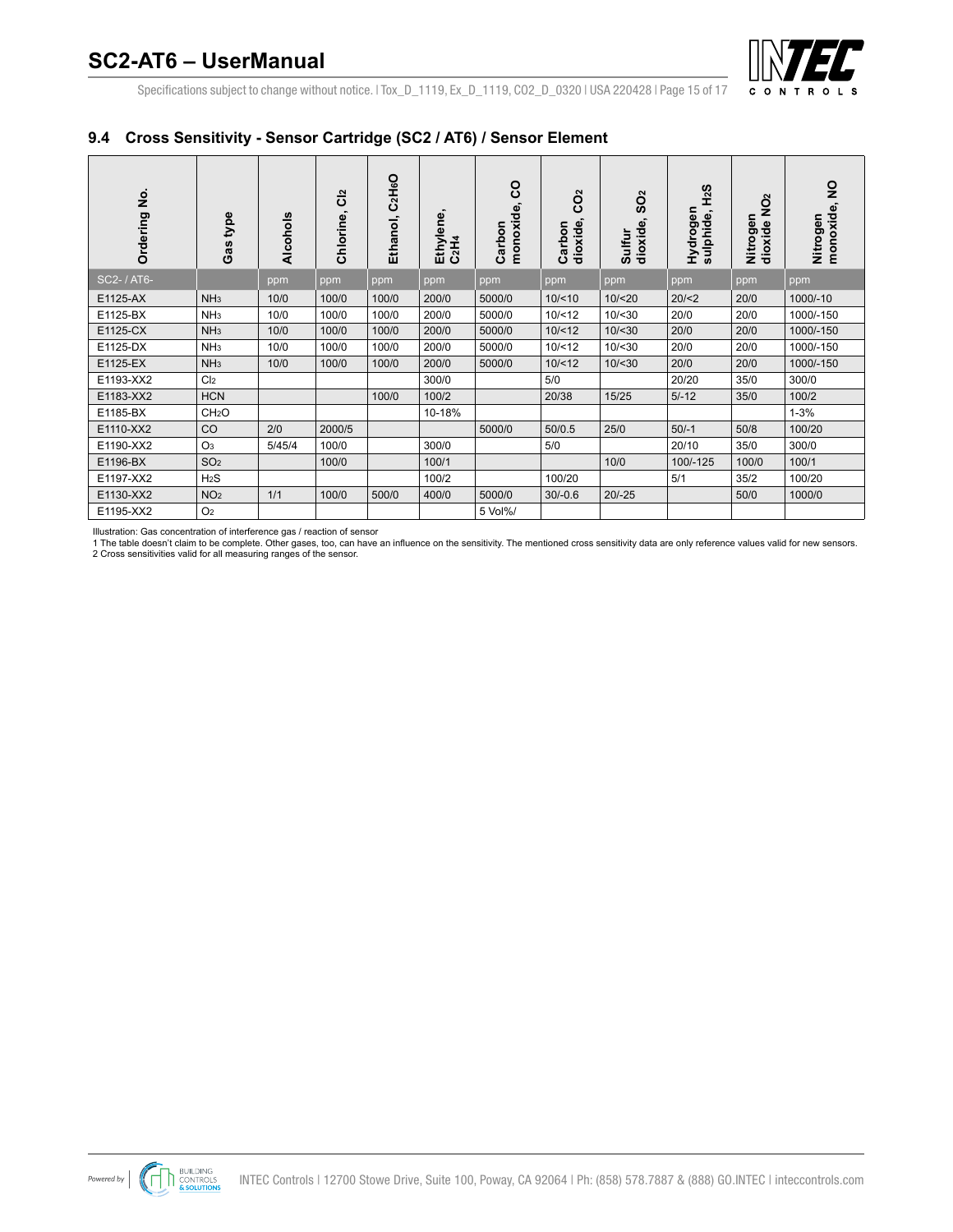

<span id="page-15-0"></span>Specifications subject to change without notice. | Tox\_D\_1119, Ex\_D\_1119, CO2\_D\_0320 | USA 220428 | Page 16 of 17

## **10 Figures**



Fig. 1 Printed Circuit Board with Sensor Cartridge



Fig. 3 SC2 connection to Printed Circuit Board



Fig. 2 Calibration adapter, CONKIT-PG2